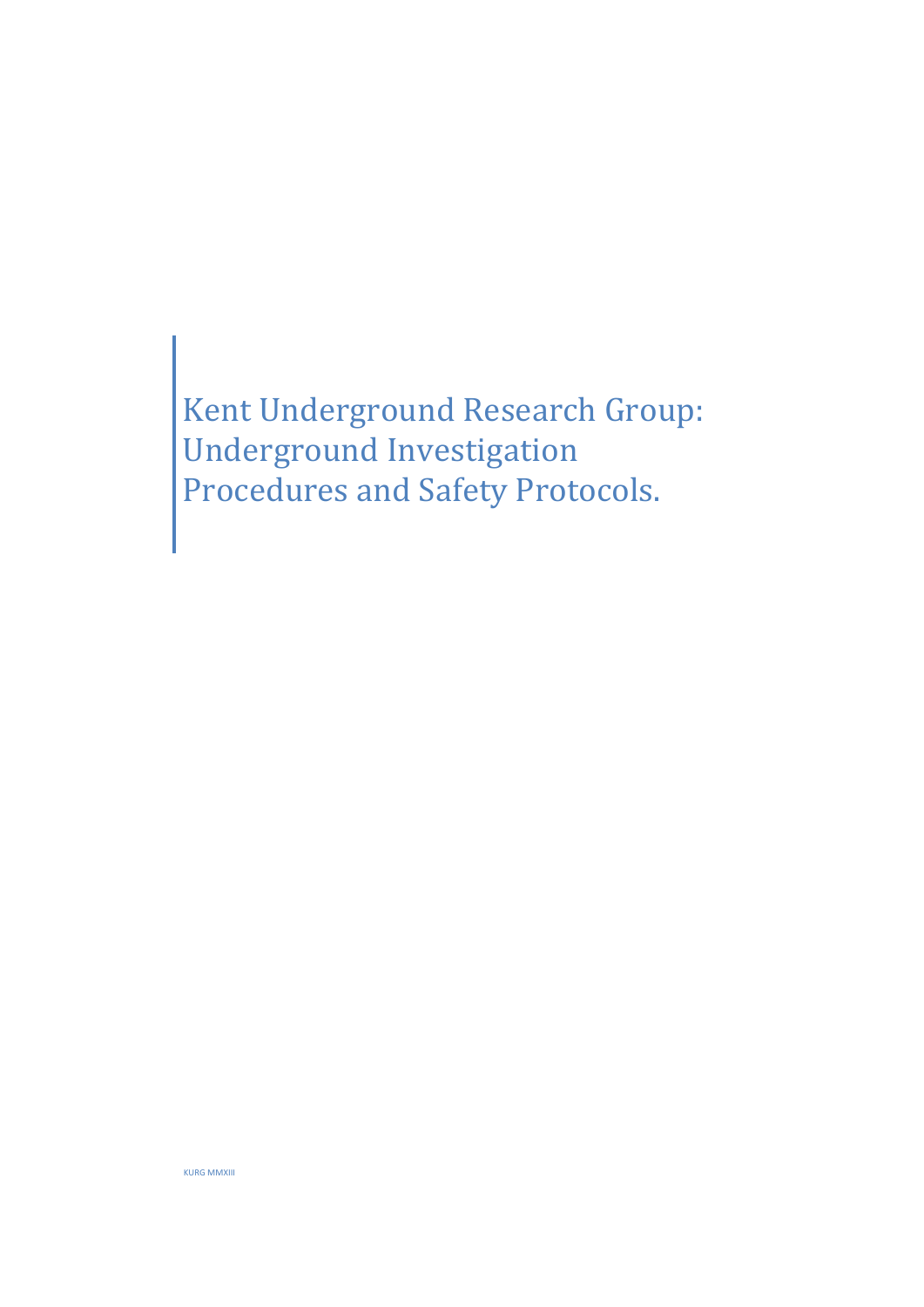#### **Introduction**

This document outlines the Kent Underground Research Group's underground investigation procedures and safety protocols.

The Kent Underground Research Group are frequently asked, at short notice, to examine, report on, and survey underground sites for various bodies including Local and County Authorities, landowners and contractors.

KURG has studied the hazards likely to be encountered during underground investigations in Kent and south-east England in some detail over many years and have produced a **General Risk Assessment and Safe Method of Operation** which covers the various types of underground features<sup>1</sup> to be found.

Where time is not an issue a site specific assessment will be produced. Often there are tight time constraints which do not allow a full specific site Risk Assessment and associated Safe Method of Operation document to be produced before the proposed visit.

1 Including: Deneholes and Chalkwells, Chalk mines, Chalk tunnels associated with quarries, Limestone mines, Ragstone and Sandstone mines, Sand mines, Wells, Ice-wells, Cisterns, Cess-pits, Air-raid shelters, Bunkers, Cellars, Crypts, Conduits and Drains.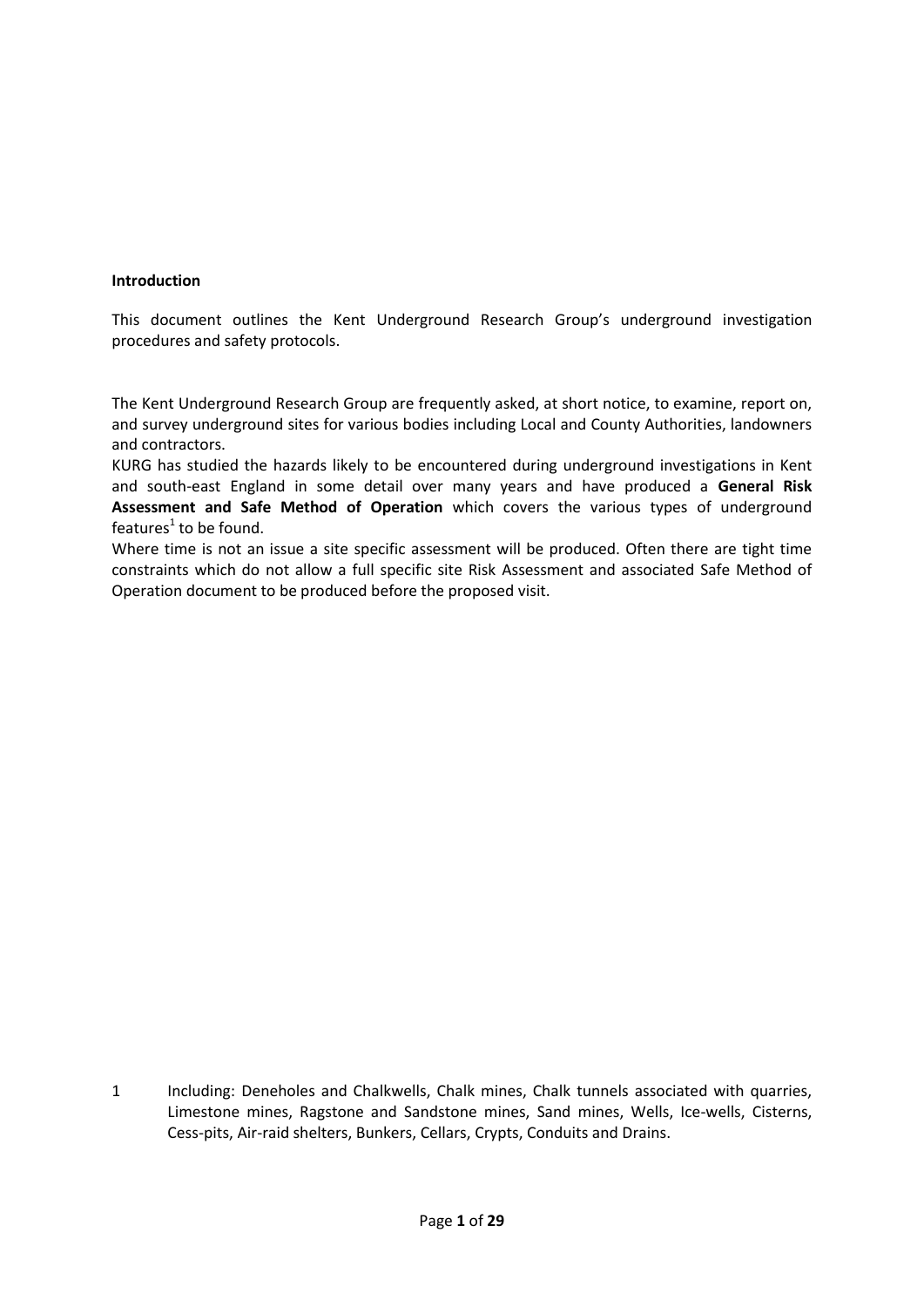# **Contents**

|           | Kent Underground Research Group                |                                              |    |  |  |  |
|-----------|------------------------------------------------|----------------------------------------------|----|--|--|--|
|           | <b>KURG Investigations</b>                     |                                              |    |  |  |  |
|           | <b>General Safety Notes</b>                    |                                              |    |  |  |  |
|           | <b>Risk Assessment Methodology</b>             |                                              | 6  |  |  |  |
|           | <b>General Risk Assessment</b>                 |                                              | 7  |  |  |  |
| $\bullet$ | Method Statement – Safe Operational Procedures |                                              |    |  |  |  |
|           | 11<br><b>Emergency procedures</b>              |                                              |    |  |  |  |
|           | <b>Contact Details</b>                         |                                              |    |  |  |  |
|           | Insurance Details                              |                                              |    |  |  |  |
|           | Appendix 1                                     | <b>KURG: Confined Spaces Regulations and</b> |    |  |  |  |
|           |                                                | <b>Approved Code of Practice</b>             | 13 |  |  |  |
|           | Appendix 2                                     | <b>NAMHO Guidelines</b>                      |    |  |  |  |
|           | Appendix 3                                     | <b>BCRA Survey Grades</b>                    | 25 |  |  |  |
|           | Appendix 4                                     | Example Surveys and Photographs of KURG      |    |  |  |  |
|           |                                                | Investigations                               | 27 |  |  |  |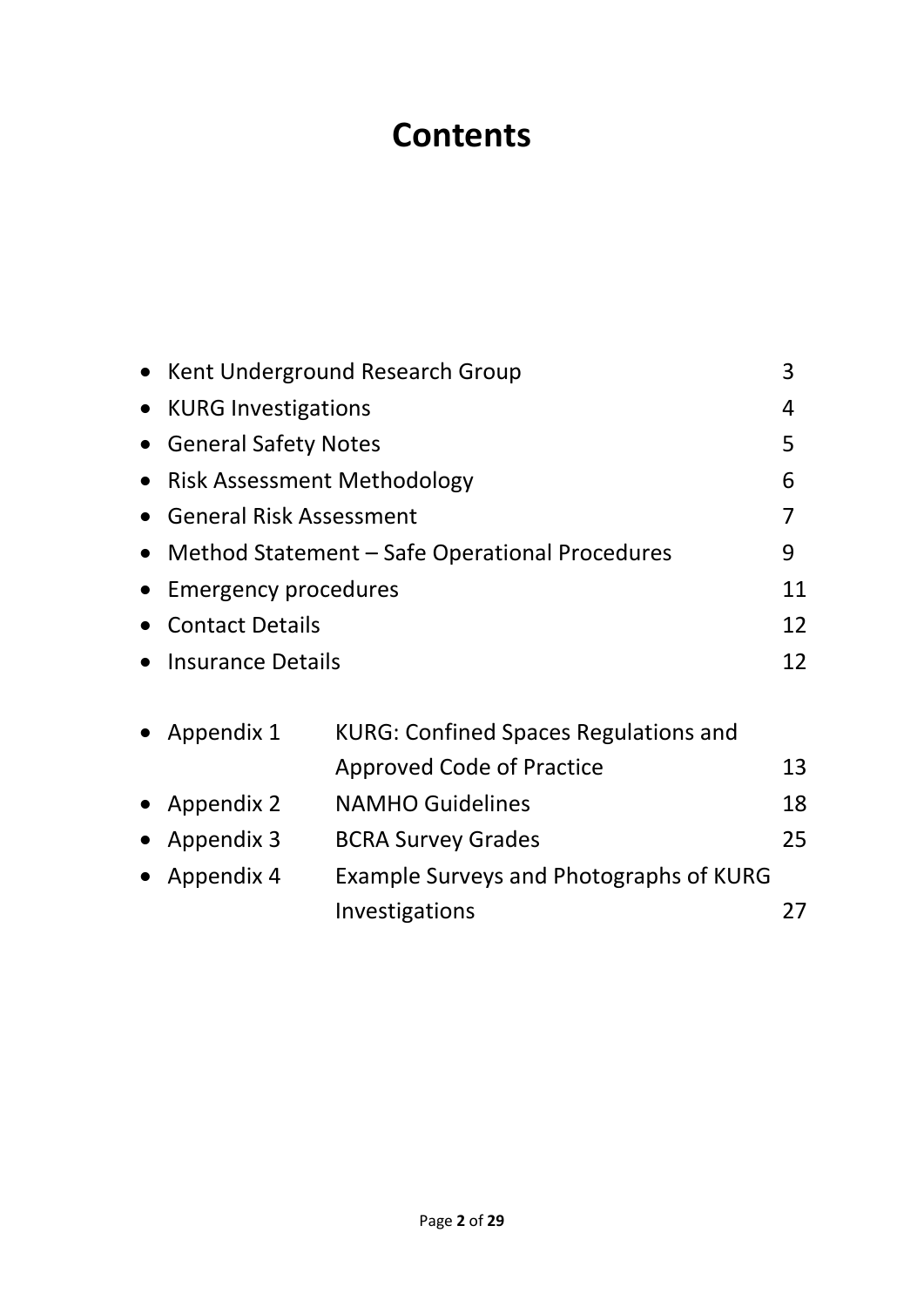## **Kent Underground Research Group**

The Kent Underground Research Group was founded in 1981 to promote the study of the origins, history and uses of underground sites and associated surface features, especially within the ancient county of Kent.

The members are a mix of Speleologists, Archaeologists and Mining Historians who carry out academic research as well as fieldwork. They conduct underground surveys and investigations at their own risk and do not charge for their expertise.

All investigations are carried out within the guidelines set out by the **National Association of Mining History Organisations.** (NAMHO) *See Appendix 2*

Members are covered by Public Liability Insurance of £5,000,000.

The members are a unique mixture of the practical and academic. On the active side they explore and survey underground features for which they have the necessary skills and equipment. Some projects call for technical expertise in the use of pumps, winches, timbering, etc. Safety is a very big feature in the Group's activities and new members are taught the skills by others with many years' experience. On the academic side, they carry out documentary research in local and national archives. All these skills are brought together to publish the history of sites in the Group's reports. The Group produces regular Newsletters and also larger Research Reports are occasionally produced on specific subjects where the content sufficient to warrant it.

The Group is willing, at short notice, to visit sites where they can advise on the origin and extent of an underground feature. Although they concentrate on Kent, the Group has been called to sites further afield. There are a number of experienced Field Officers who carry out the initial visit and, if further work is needed, they will arrange for other members to join them to carry out exploration and surveys.

The Group has a great deal of experience and knowledge in the field of underground exploration and have produced specialist reports for such bodies as: InterRoute Ltd, National Trust, Kent County Council (Highways), Kent County Council (Heritage Conservation,) Fort Amherst, Crossness Engine Trust, Canterbury Cathedral, Thanet District Council, Bovis Homes, University of Greenwich, Hartley Parish Council, and Maidstone Borough Council. The Group also manufactures and installs steel grills over open shafts on behalf of the Kent Bat Group.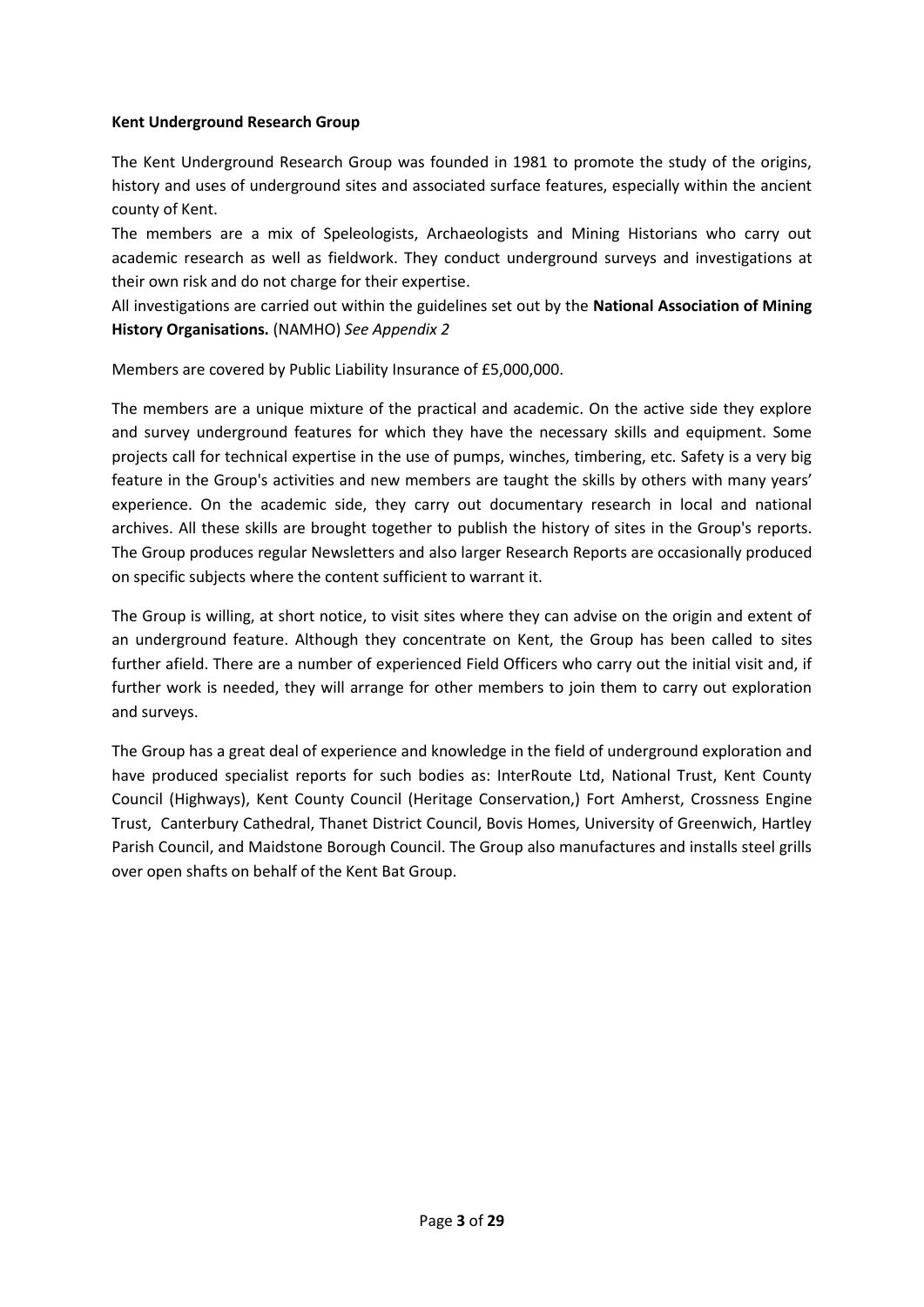# **KURG Investigations**

## **Measured Surveys**

A measured survey will be made using accepted cave survey techniques to a **British Cave Research Association** standard (*see Appendix 3*) which will plot the underground structure and any historical and archaeological features.

**Note:** Whilst the survey will show the general layout of the underground site, the limitations of the methods used may render the survey unsuitable for any subsequent engineering purpose.

## **Archaeological Survey**

The underground structure and any associated surface features will be examined by a KURG archaeologist who will endeavour to date the site and determine its original and any subsequent usage.

Any artefacts found in-situ will be recorded and photographed in context and will not be removed from the site without the express permission of the landowner. Removal of artefacts would only be undertaken in extreme circumstances.

## **Structural Assessment**

During the investigation notes will be made of any obviously unstable areas, loose or missing brickwork, roof falls etc.

**Note**: Whilst KURG members are experienced in investigating underground structures they are not structural engineers or engineering geologists so that any opinions given on stability will be based on simple observations only. KURG will normally suggest that a professional structural survey be carried out after the Group's visit if stability is considered an issue.

#### **Post Investigation**

As soon as practically possible KURG will draw up any measured survey and produce a report of the investigation, copies of which will be provided to the landowner, tenant or contractor.

No external publication will be made of any survey, report, or photographs without the specific permission of the landowner, tenant or contractor.

Unless otherwise agreed KURG retains the copyright of any such survey, report, photographic record etc.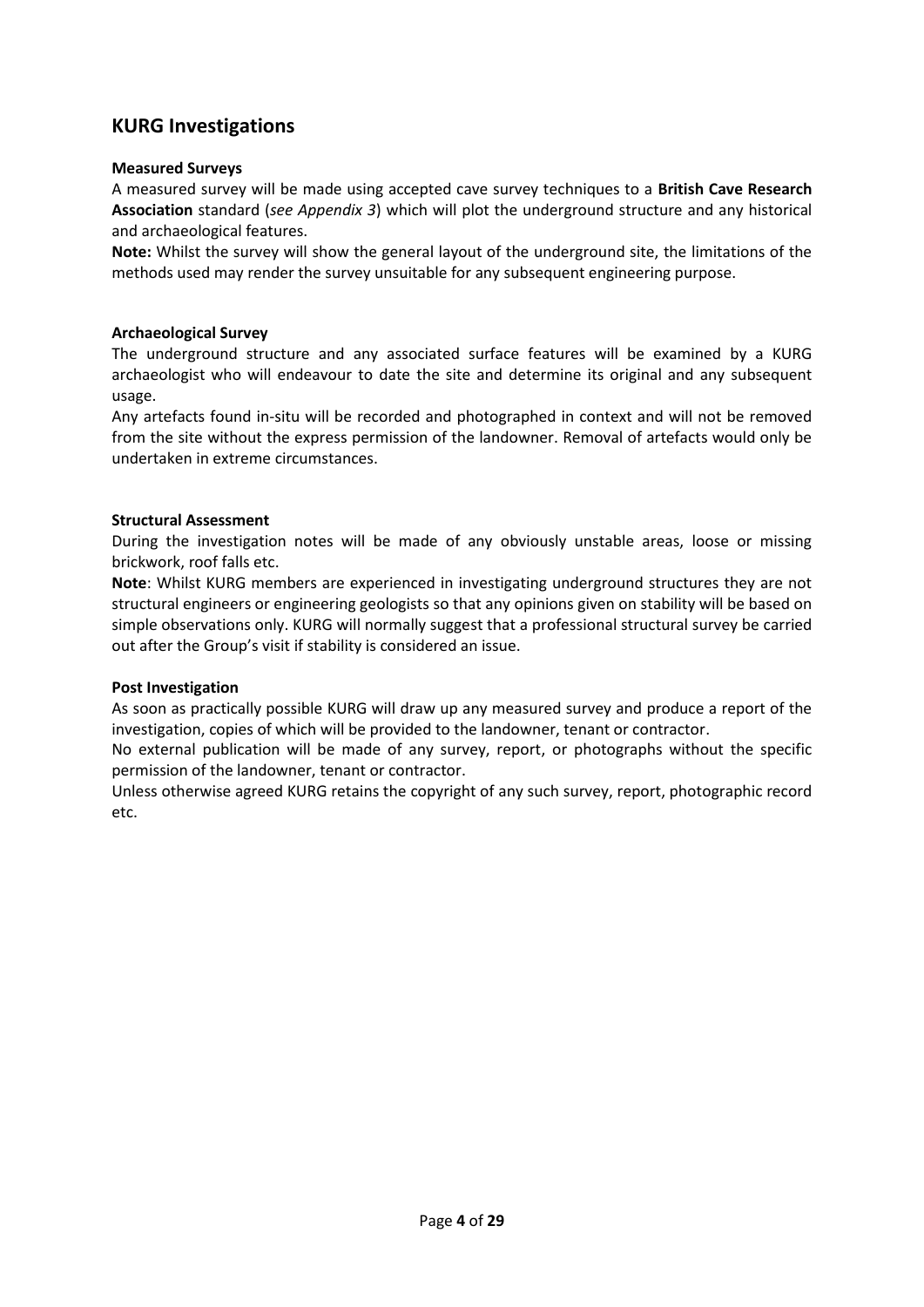# **General Safety Notes**

## **Pre-Site Visit**

The team leader will gather as much information as possible on the site and underground feature before the visit. This may be from the landowner, tenant, contractor or agent and from any archive research that can be accomplished in the time available.

### **Personnel**

The Kent Underground Research Group (KURG) team are all competent speleologists with a great deal of experience in underground exploration and recording. Several members of the team are also members of the South East Cave Rescue Organisation (SECRO).

*Members entering underground sites do so entirely at their own risk***.**

KURG members are covered by Public Liability Insurance (administered by the **British Caving Association**) for £5,000,000 covering underground activities.

All members involved with the investigation will read, and agree to comply, with the provisions of the Risk Assessment and associated Method Statement.

Members should all be up to date with anti-Tetanus injections.

## **Personal Protective Equipment (PPE)**

High visibility vests/jackets to be worn on site where appropriate.

All members will wear safety helmets to the required BS standard. Suitable stout footwear will be worn. Electric cap-lamps will be used for personal lighting, normally of the type used by the British mining industry.

Back up lighting will be carried.

In sites in which there is a risk of contracting Wiels disease, gloves and suitable clothing must be worn at all times.

#### **Equipment**

All ladders, belays, tethers, harnesses, ropes etc. used are manufactured to the relevant BS standard and will have been regularly inspected/tested and approved by the KURG Equipment Officer.

All ladders, SRT lines etc. will be rigged by an experienced team member and checked by the climber before descent.

Ladders, SRT lines shall always use different anchor points to the lifeline.

A Mining Flame Safety Lamp will be used underground to monitor for low oxygen / explosive gases. Winches, ventilation equipment will be under the control of an experienced member trained in their use by the KURG Engineer.

#### **Communications**

Whilst voice communications will be sufficient in most circumstances radios will be used for communicating down deep shafts. In case of radio failures an agreed system of whistle signals or tugs on lifeline to be adopted. (*See Appendix 2 - NAMHO Guidelines*)

#### **Confined Spaces**

KURG members are experienced, competent, speleologists who are used to exploring and surveying in extremely tight spaces.

Whilst the KURG is a volunteer group and members are not paid contactors or staff as applicable to the *Health and Safety at Work Act***,** the KURG are mindful of the provisions of the *Confined Spaces Regulations 1997* and the guidance notes given in the *Confined Spaces Regulations 1997 Approved Code of Practice, Regulations and guidance* published by the Health and Safety Executive (Second Edition 2009) and have adopted a safe system of operation underground. (*See Appendix 1*)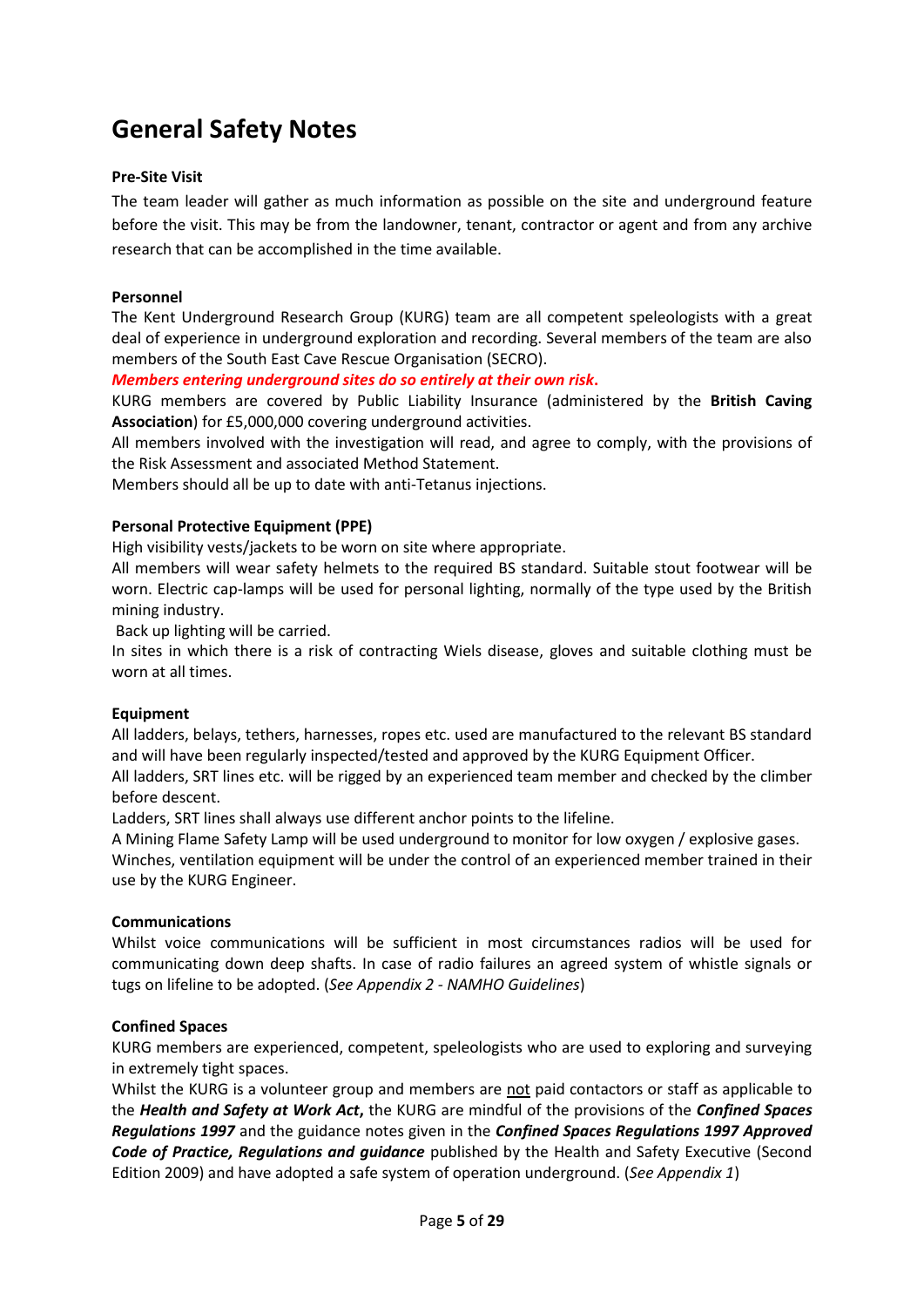# **General Risk Assessment – Methodology**

- 1. Identify Hazards.
- 2. Identify those at risk
- 3. Identify potential outcome of the Hazard (**H**) and give a numerical value. Give a numerical value to the probability of occurrence. (**P**) Multiply the two values together to arrive at the initial risk rating. (**IR**)
- 4. Where the risk is medium or high, identify the control required to reduce the risk or do not proceed with investigation.
- 5. Repeat the calculation after controls implemented to arrive at Residual Risk Rating. (**RR**)

| <b>Those at Risk</b>                 | <b>Potential Outcome</b>          | <b>Numerical Value</b> |
|--------------------------------------|-----------------------------------|------------------------|
| Landowner/Agent/Contractor (L)       |                                   |                        |
| (ST)<br><b>Surface Team Members</b>  | Injury needing medical attention  |                        |
| <b>Underground Team Members (UT)</b> |                                   |                        |
|                                      | Injury - off work 5 days          | 3                      |
|                                      |                                   |                        |
|                                      | Serious injury/long term sickness |                        |
|                                      |                                   |                        |
|                                      | Fatality                          |                        |

| <b>Risk Rating</b> |               |  |  |  |  |  |
|--------------------|---------------|--|--|--|--|--|
| $1 - 5$            | Low           |  |  |  |  |  |
| $6 - 12$           | <b>Medium</b> |  |  |  |  |  |
| $12+$              | <b>High</b>   |  |  |  |  |  |

| Likelihood/Probability | <b>Numerical</b><br><b>Value</b> |
|------------------------|----------------------------------|
| <b>Unlikely</b>        | $\mathbf{1}$                     |
| Low possibility        | $\overline{2}$                   |
| <b>Possible</b>        | 3                                |
| Probable               | $\overline{4}$                   |
| <b>Near certainty</b>  | 5                                |

**Note**: If calculated Residual Risk is 12 or more investigation will not take place.

If 6 – 12 investigation may proceed but with great caution at the discretion of the team leader.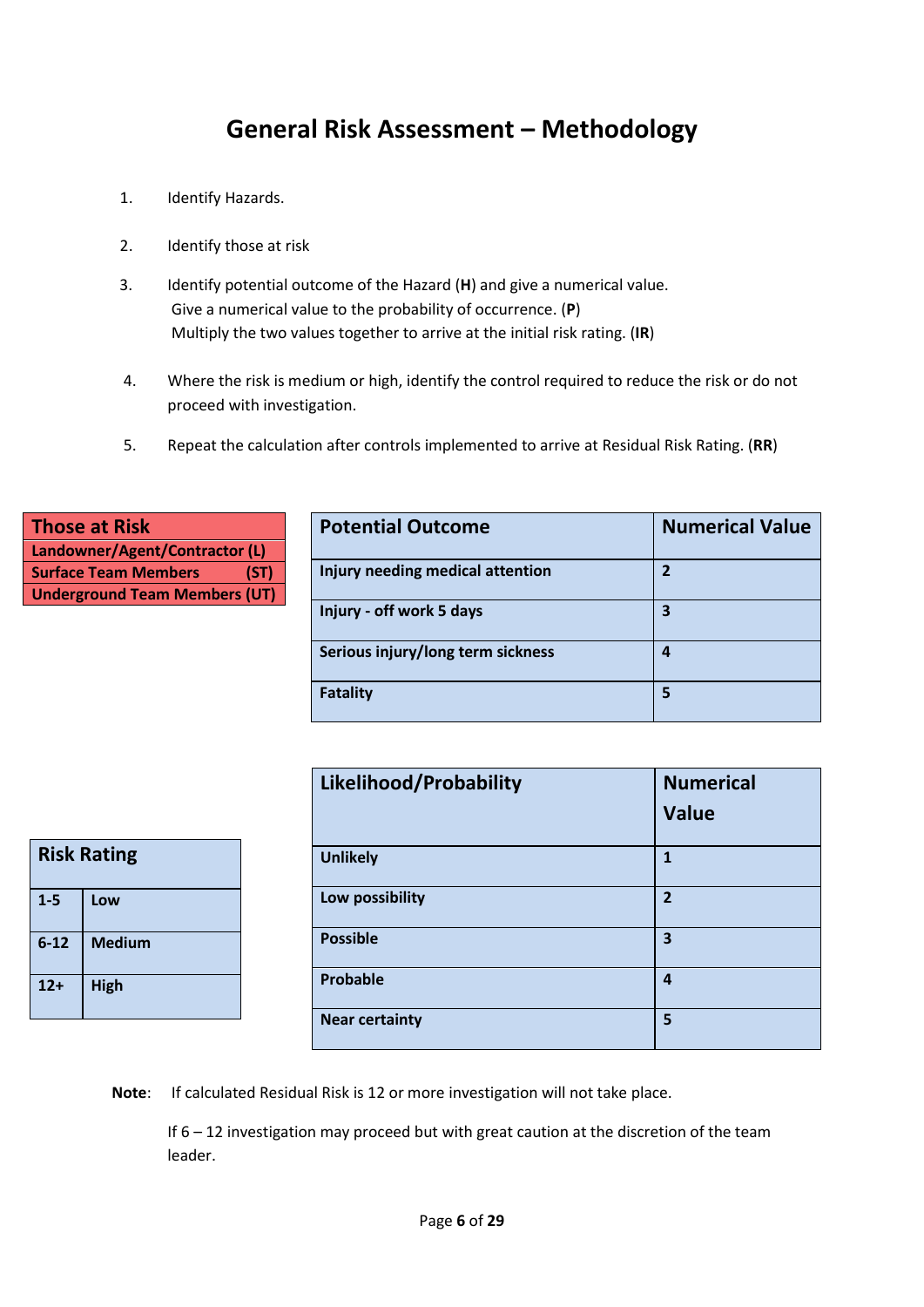# **General Risk Assessment**

# **(To be Read in Association with the General Method Statement)**

**Note:** During any underground investigation unforeseen hazards may be encountered. If a new hazard is identified the team leader will assess the hazard and take measures to minimise the risk. If the risk cannot be controlled the investigation will be abandoned.

| Identified                                                      | <b>Possible Effect</b>                                                                                                                              | H              | P              | <b>IR</b> | <b>Control</b>                                                                                                                                                                      | H              | P              | <b>RR</b>      |
|-----------------------------------------------------------------|-----------------------------------------------------------------------------------------------------------------------------------------------------|----------------|----------------|-----------|-------------------------------------------------------------------------------------------------------------------------------------------------------------------------------------|----------------|----------------|----------------|
| <b>Hazard</b>                                                   |                                                                                                                                                     |                |                |           |                                                                                                                                                                                     |                |                |                |
| <b>Surface</b><br>Those at Risk:<br>L, ST, UT                   |                                                                                                                                                     |                |                |           |                                                                                                                                                                                     |                |                |                |
| Open Shafts<br>or Voids                                         | Risk of falling down open<br>shafts                                                                                                                 | $\overline{4}$ | $\overline{3}$ | 12        | Surface Control Team to prevent non-<br>essential persons from approaching<br>the shaft. (minimum 3.0m depending<br>on site limitations)                                            | 4              | $\mathbf{1}$   | 4              |
| Debris,<br>uneven<br>ground                                     | Risk of trips and falls                                                                                                                             | $\overline{2}$ | $\overline{3}$ | 6         | Visual Inspection and Safety briefing                                                                                                                                               | $\overline{2}$ | $\mathbf{1}$   | $\overline{2}$ |
| <b>Vertical</b><br><b>Shafts</b><br><b>Those at Risk:</b><br>UT |                                                                                                                                                     |                |                |           |                                                                                                                                                                                     |                |                |                |
| Oxygen<br><b>Deficient</b><br>Atmosphere                        | Geology in Kent precludes<br>formation of Harmful gases<br>except CO <sup>2</sup> in disused well<br>shafts. Risk of asphyxia or<br>$CO2$ poisoning | 5              | $\overline{2}$ | 10        | Shaft air to be tested by Miner's<br>Safety Lamp. If necessary forced air<br>ventilation via KURG air pump to be<br>deployed to clear shaft.                                        | 5              | $\mathbf{1}$   | 5              |
| Loose or<br>unstable<br><b>Shaft Lining</b>                     | Risk of falling debris or<br>collapse of lining.                                                                                                    | $\overline{4}$ | $\overline{3}$ | 12        | Visual inspection, careful positioning<br>of ladders or SRT lines. If necessary<br>lining to be secured by suitable<br>shoring erected under the direction of<br>the KURG Engineer. | 4              | $\mathbf{1}$   | 4              |
| Descending /<br>ascending                                       | Risk of falls from<br>ladder/SRT line                                                                                                               | 4              | $\overline{2}$ | 8         | All climbers to be life-lined under the<br>control of a suitably experienced<br>member.                                                                                             | 4              | $\mathbf{1}$   | 4              |
| <b>Falling Debris</b>                                           | Risk of being hit by falling<br>debris                                                                                                              | 3              | $\overline{3}$ | 9         | All climbers to wear helmets to the<br>required BS standard.<br>All non-essential persons to be kept<br>away from shaft top.                                                        | 3              | $\overline{2}$ | 6              |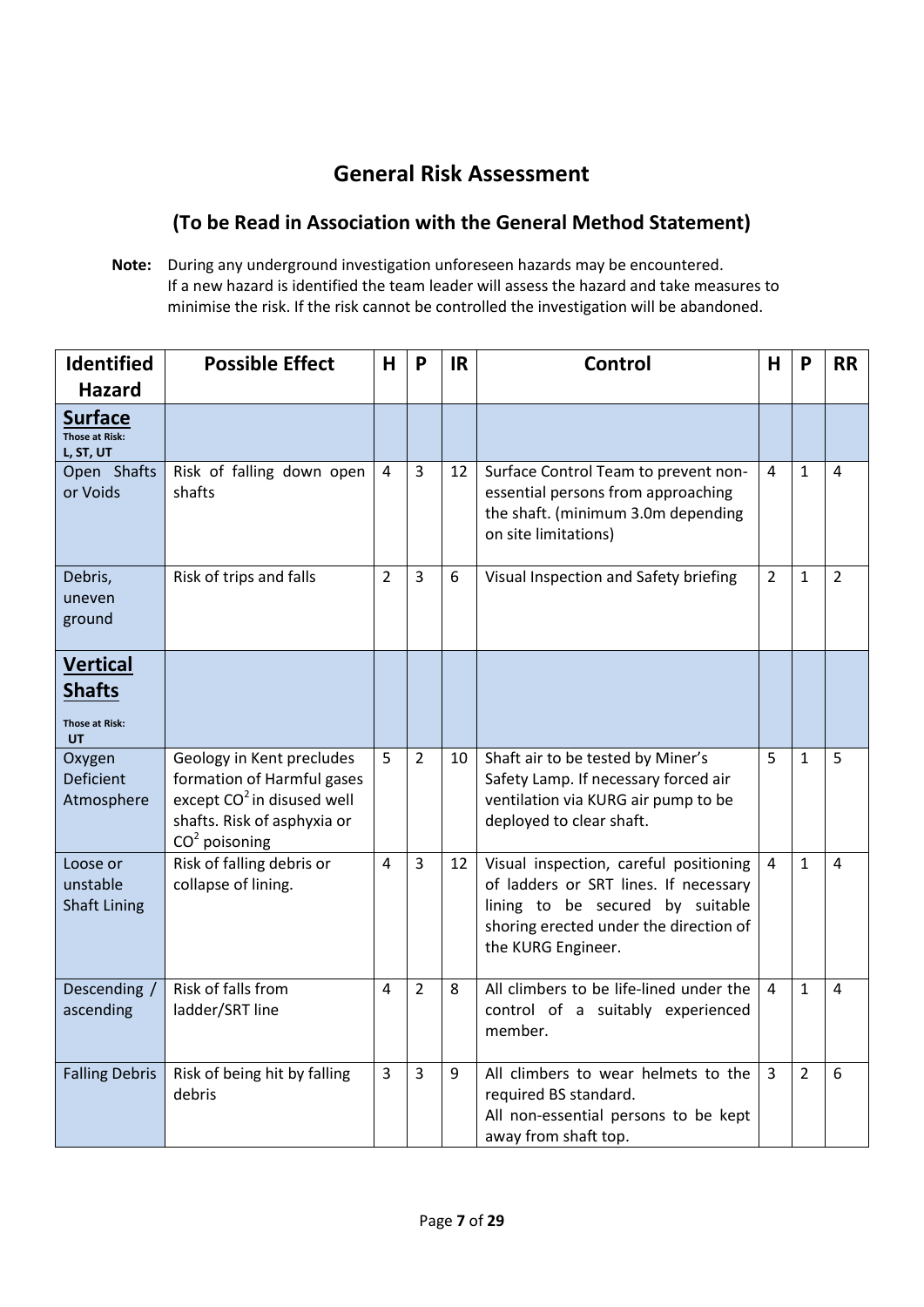| <b>Identified</b>                                            | <b>Possible Effect</b>                                                                                                                               | H              | P              | <b>IR</b> | <b>Control</b>                                                                                                                                                                                               | Н              | P              | <b>RR</b>      |
|--------------------------------------------------------------|------------------------------------------------------------------------------------------------------------------------------------------------------|----------------|----------------|-----------|--------------------------------------------------------------------------------------------------------------------------------------------------------------------------------------------------------------|----------------|----------------|----------------|
| <b>Hazard</b>                                                |                                                                                                                                                      |                |                |           |                                                                                                                                                                                                              |                |                |                |
| Tunnels,                                                     |                                                                                                                                                      |                |                |           |                                                                                                                                                                                                              |                |                |                |
| <b>Passages</b>                                              |                                                                                                                                                      |                |                |           |                                                                                                                                                                                                              |                |                |                |
| and Mine                                                     |                                                                                                                                                      |                |                |           |                                                                                                                                                                                                              |                |                |                |
| <b>Galleries</b>                                             |                                                                                                                                                      |                |                |           |                                                                                                                                                                                                              |                |                |                |
| <b>Those at Risk:</b><br>UT                                  |                                                                                                                                                      |                |                |           |                                                                                                                                                                                                              |                |                |                |
| Oxygen<br>deficient<br>atmosphere.                           | Geology in Kent precludes<br>formation of Harmful gases<br>except CO <sup>2</sup> in disused wells<br>Shafts. Risk of asphyxia or<br>$CO2$ poisoning | 5              | $\mathbf{1}$   | 5         | Air to be tested by Miner's safety<br>Lamp. If Oxygen deficient atmosphere<br>is found and underground space is<br>larger than the KURG forced air pump<br>can clear the investigation will be<br>abandoned. | 5              | $\mathbf{1}$   | 5              |
| Unstable<br>Roof, walls<br>or old<br>Supporting<br>brickwork | Risk of injury from debris<br>falling or serious collapse.                                                                                           | 4              | $\overline{3}$ | 12        | inspection<br>by experienced<br>Visual<br>member. If considered too hazardous<br>the investigation will be abandoned.                                                                                        | $\overline{4}$ | $\overline{2}$ | 8              |
| Uneven<br>Floor, Debris                                      | Risk of injury from trips and<br>falls                                                                                                               | $\overline{2}$ | $\overline{2}$ | 4         | Visual inspection and safety briefing                                                                                                                                                                        | $\overline{2}$ | 1              | $\overline{2}$ |
| Old electrical<br>cables,<br>switchgear<br>or plant          | Risk of electrical shock<br>from live or induced<br>currents                                                                                         | 5              | 3              | 15        | Safety briefing. Treat all cables etc. as<br>'live'                                                                                                                                                          | 5              | $\mathbf{1}$   | 5              |
| <b>Biological</b>                                            | Risk of contamination from<br>animal carcasses, Weil's<br>disease (Leptospirosis), etc.                                                              | $\overline{3}$ | $\overline{2}$ | 6         | Safety briefing and suitable PPE                                                                                                                                                                             | $\overline{3}$ | $\mathbf{1}$   | 3              |
| Chemical                                                     | Risk of contamination from<br>discarded pesticides or<br>chemicals.                                                                                  | $\overline{3}$ | $\overline{2}$ | 6         | Safety briefing and suitable PPE                                                                                                                                                                             | 3              | $\mathbf{1}$   | 3              |
| Asbestos                                                     | Risk of mesothelioma.                                                                                                                                | 4              | $\overline{2}$ | 8         | Safety Briefing and suitable PPE<br>including masks if asbestos suspected                                                                                                                                    | 4              | $\mathbf{1}$   | 4              |
| Ordnance                                                     | Risk of explosion and<br>serious injury from old<br>dumped ordnance                                                                                  | 5              | $\overline{2}$ | 10        | Safety briefing and visual inspection.<br>If Ordnance found site to<br>be<br>evacuated immediately                                                                                                           | 5              | $\mathbf{1}$   | 5              |
| Use of Lasers                                                | Risk of eye discomfort if<br>viewed directly.                                                                                                        | $\overline{2}$ | $\overline{2}$ | 4         | Surveyor will clear target area of all<br>persons and give loud warning call<br>before Laser fired.                                                                                                          | $\overline{2}$ | $\mathbf{1}$   | $\overline{2}$ |
| <b>Light Failure</b>                                         | Risk of trips, falls in dark                                                                                                                         | $\overline{2}$ | $\overline{2}$ | 4         | All persons in underground team will<br>carry secondary light source.                                                                                                                                        | $\overline{2}$ | $\mathbf{1}$   | $\overline{2}$ |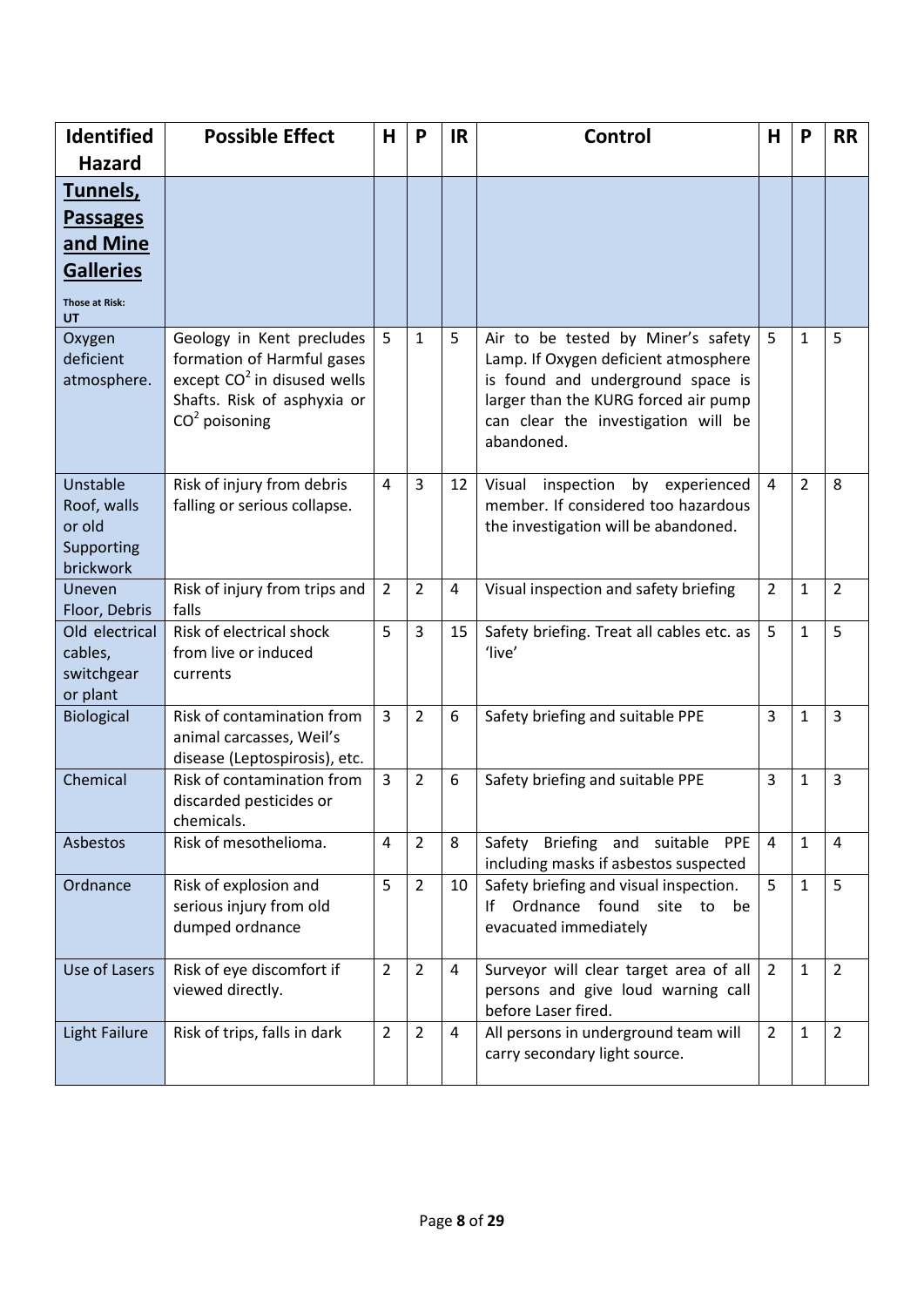# **General Method Statement and Safe Operational Procedures for Underground Investigations**

# **(See also Appendix 1 - KURG: Confined Spaces Regulations and Approved Code of Practice)**

# **General**

KURG investigations will follow the guidelines for the Underground Exploration of Old Mines published by the **National Association of Mining History Organisations** (NAMHO) *See Appendix 2.* <http://www.vmine.net/namho-2010/guidelines.asp>

# **Procedures**

Before commencement the designated team leader will give a comprehensive briefing, covering procedures and safety protocols together with any site specific issues.

#### **Surface**

At least two responsible members will be in charge of the surface operation (Surface Control) and will be equipped with fully charged mobile phones to alert the emergency services in the event of any incident. It will be prudent for members with pre-existing medical conditions to inform Surface control (i.e. Allergic to penicillin etc.)

A first aid kit will be available on the surface.

Surface Control will keep the area around the entrance / shaft clear of non-essential personnel (minimum of 3.0m depending on site limitations) Members of the public not to be allowed on site.

Surface Control will record the names and time of entry and egress of, and obtain a signature from, all those entering the underground site. Surface Control will require all members on site to provide proof of up to date Public Liability Insurance.

**Note:** A member's signature on the entry / exit sheet will also signify that the member has read, understood and agreed to comply with, the procedures outlined in the Risk Assessment and Method Statement.

# **Entry Shaft**

The shaft top and any shaft lining will be carefully inspected. If necessary a platform will be erected over the shaft so that any ladders or SRT lines run down the centre of the shaft. If the condition of the lining is considered too unstable the lining to be secured by suitable shoring erected under the direction of the KURG Engineer. If such procedure unfeasible, investigation to be abandoned

The air quality in the shaft will be tested for an oxygen deficient atmosphere and if found necessary the KURG air pump will be deployed to supply forced air into the shaft to ventilate. If unable to ventilate the shaft the investigation will be abandoned.

The team leader will descend first to assess stability and check for possible unforeseen hazards.

All climbers to be securely life-lined by experienced member for any climb exceeding 2m. Standard caving commands to be used.

Only one person to be on a ladder at any one time.

Communication between surface and shaft bottom will be by radio or simple voice commands. In the case of radio failures in deep shafts agreed whistle signals to be used.

Members underground must keep clear of shaft bottom unless ready to climb.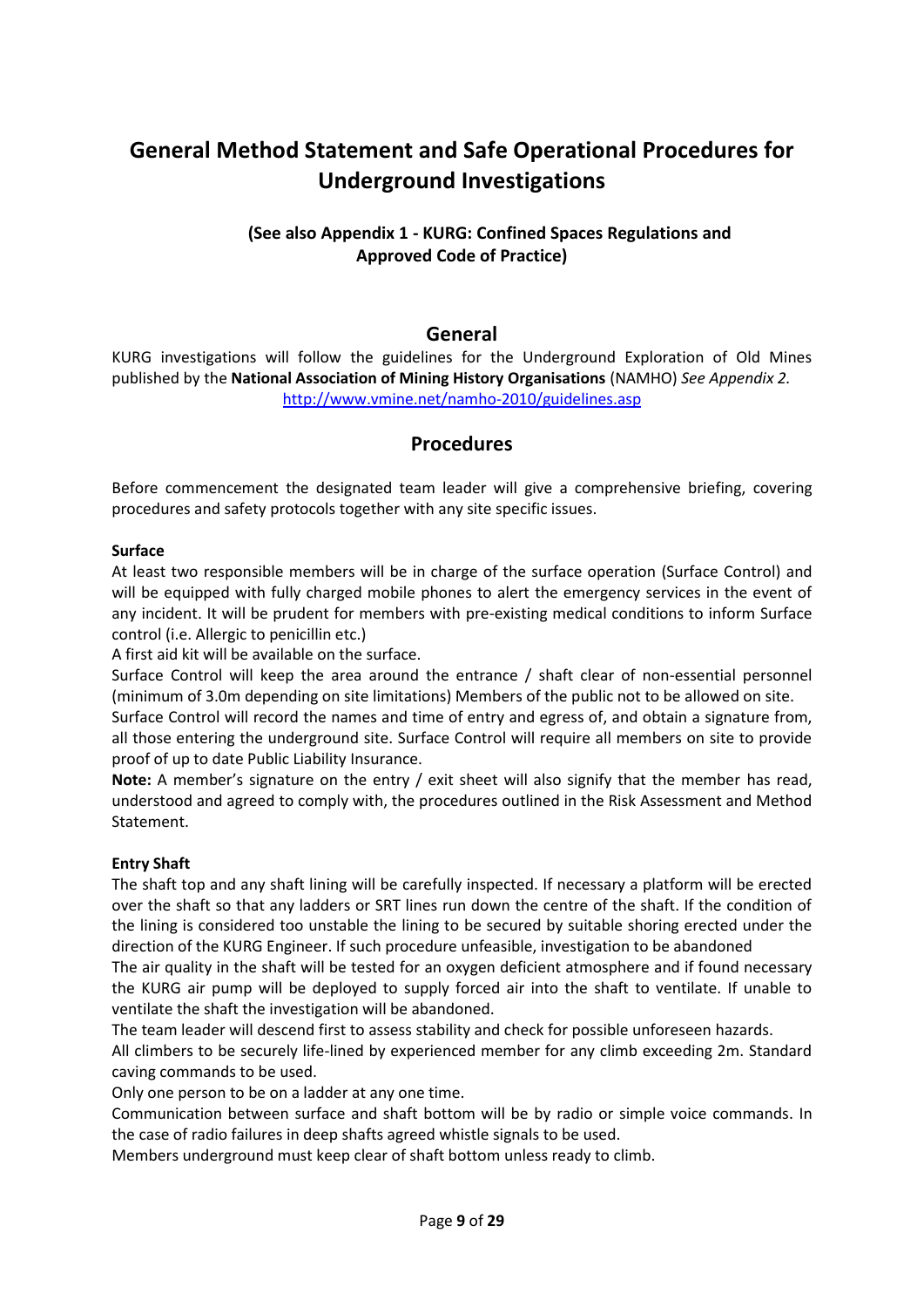## **Underground Tunnels, passages, mine galleries**

Safe practise dictates that unless the site is very small in extent, the minimum number underground should be four persons. At least one member of the party shall carry a basic First Aid kit.

If poor air is suspected the team leader will enter first to test for an oxygen deficient atmosphere and will be secured to a safety line until atmosphere declared safe.

Air quality to be constantly monitored for an oxygen deficient atmosphere. If forced air ventilation is insufficient to clear any poor quality air the investigation to be abandoned.

The underground team leader will assess the stability of the roofs, walls and any supporting brickwork and will determine whether safe to continue investigation. If considered too unstable the investigation to be abandoned.

In some old shelters and bunkers asbestos can be encountered. In the damp atmosphere underground airborne fibres are extremely unlikely unless the source is disturbed. If asbestos is identified the team leader will brief the team not to touch it and to wear suitable protective masks.

If safe to do so the underground team will conduct a measured survey and will record any historical and archaeological features and make a photographic record.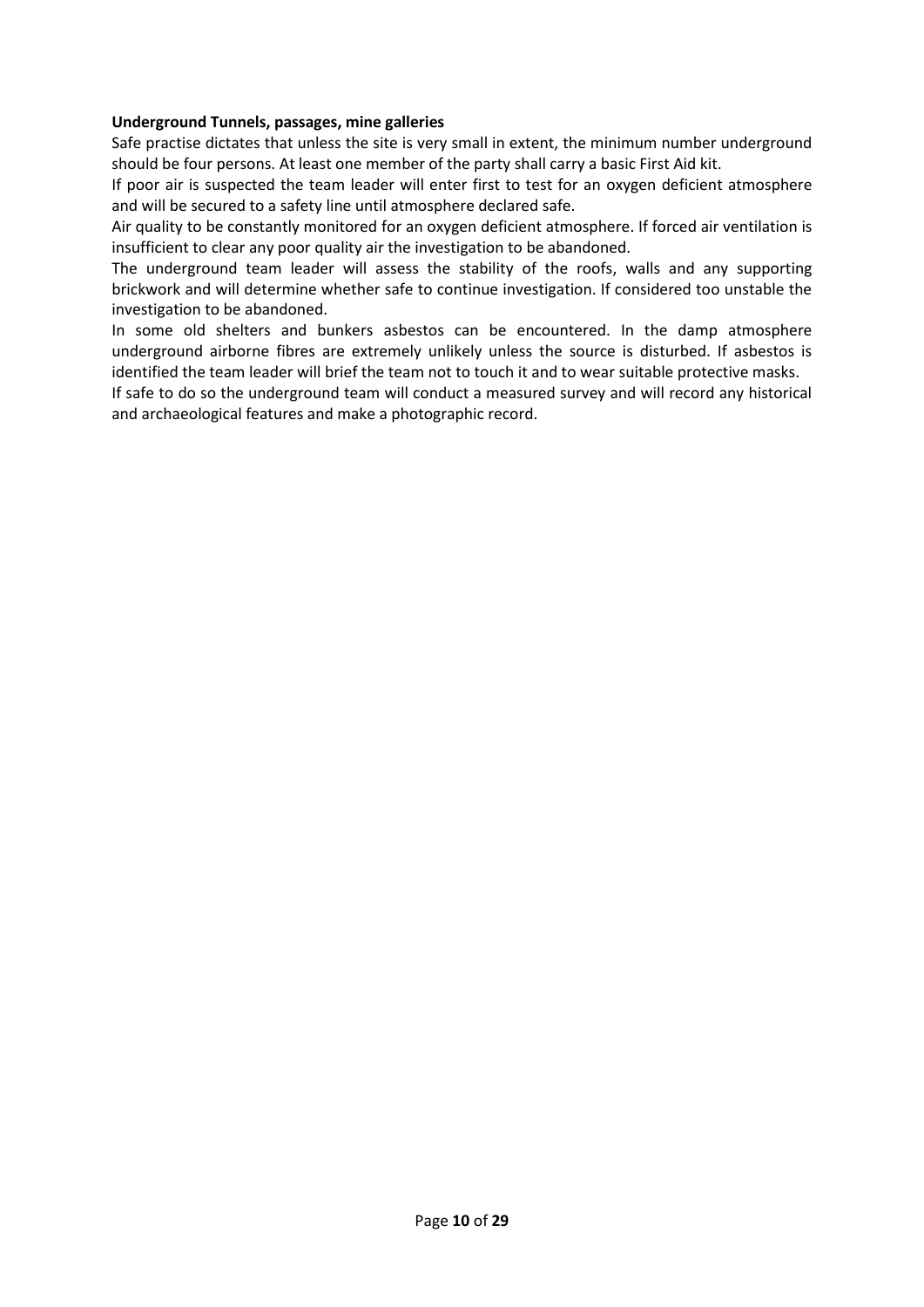

# **Emergency Procedures**

Surface control will be equipped with at least one fully charged mobile phone in order to contact Emergency Services if necessary. A First Aid kit will be available on the surface.

## **Accident/medical Emergency on Surface**:

- For minor injuries (small cuts, grazes etc.) First Aid will be administered on scene.
- For more serious injuries or medical emergencies First Aid will be administered and Surface Control will contact Emergency Services via mobile phone giving site location and full details of injuries / medical emergency and condition of casualty. Casualty will be kept warm and condition monitored until arrival of emergency services.
- Surface Control will keep a record of the incident.

## **Accident/medical Emergency Underground:**

- In the unlikely event of any accident or medical emergency underground first aid will be administered and surface control informed immediately.
- For minor injuries (small cuts, grazes etc.) the wound will be dressed and casualty will be assisted to the surface where further assessment will be made.
- For more serious incidents first aid will be administered at the scene and surface control will call the emergency services (Kent Fire and Rescue and Kent Ambulance plus South East Cave Rescue if necessary).
- Surface Control will pass details of locality giving site location and full details of injuries / medical emergency and any known pre-existing medical conditions or allergies and the condition of casualty and treatment given.
- Casualty will be kept warm and condition monitored until medical aid arrives.
- Unless loss of life or rapid deterioration of casualty's condition is likely the casualty should not be moved until medical aid arrives.
- Surface Control will keep a record of the incident.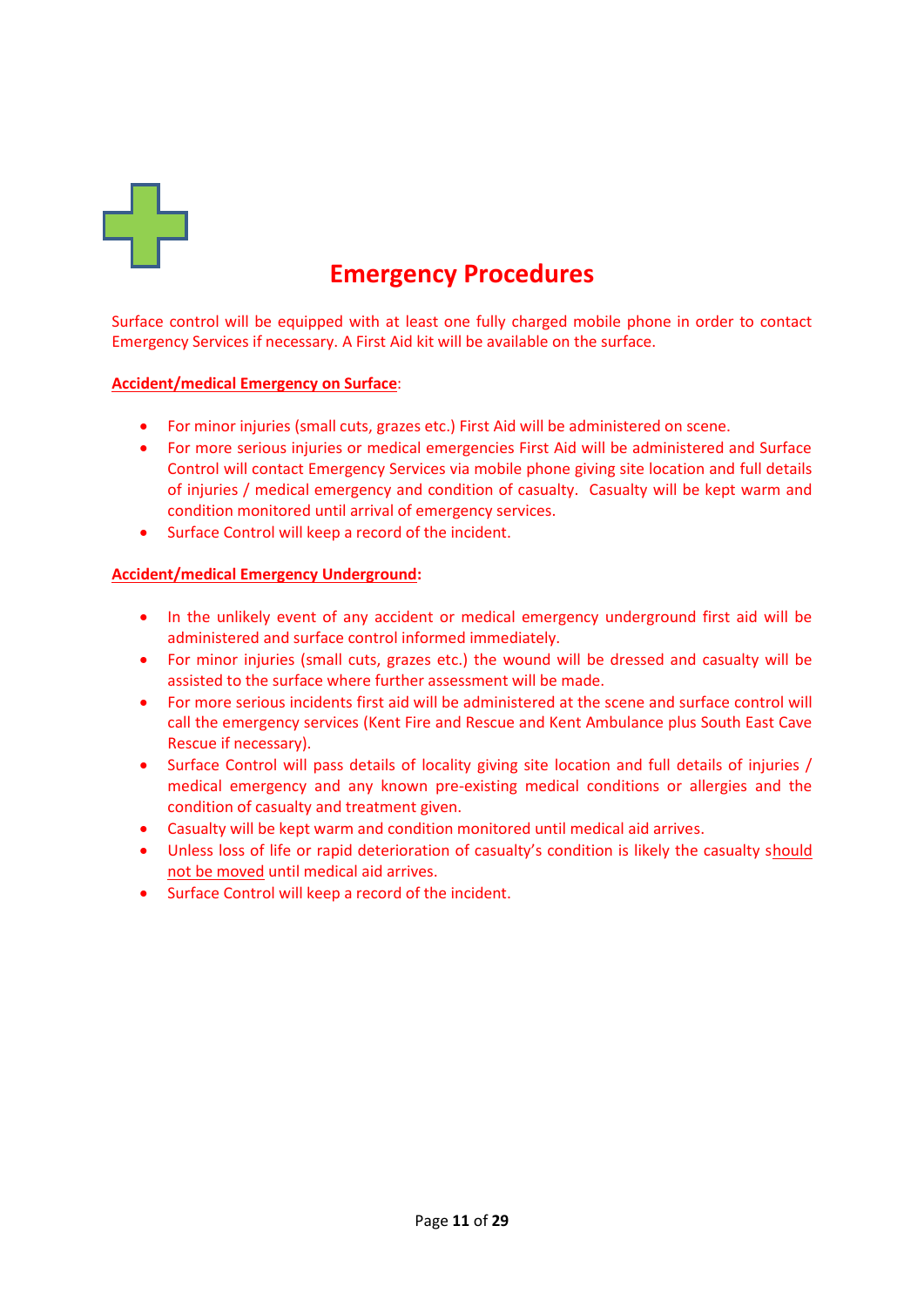# **Insurance Details**

KURG members are insured for **Public Liability** to a limit of indemnity of **£5 million** for surface and underground activities.

The scheme is administered by the **British Caving Association**:

*BCA, The Old Methodist Chapel, Great Hucklow Buxton, Derbyshire, SK17 8RG Tel: 01298 873810* [www.british-caving.org.uk](http://www.british-caving.org.uk/)

# **Kent Underground Research Group Contact Details**

*Hugh Farrer 114 Roseholme Maidstone Kent, ME16 8DT* **Telephone**: *01622 764915* **e-mail:** [secretary@kurg.org.uk](mailto:secretary@kurg.org.uk)

**Hon. Secretary: Web Site:** [www.kurg.org.uk](http://www.kurg.org.uk/)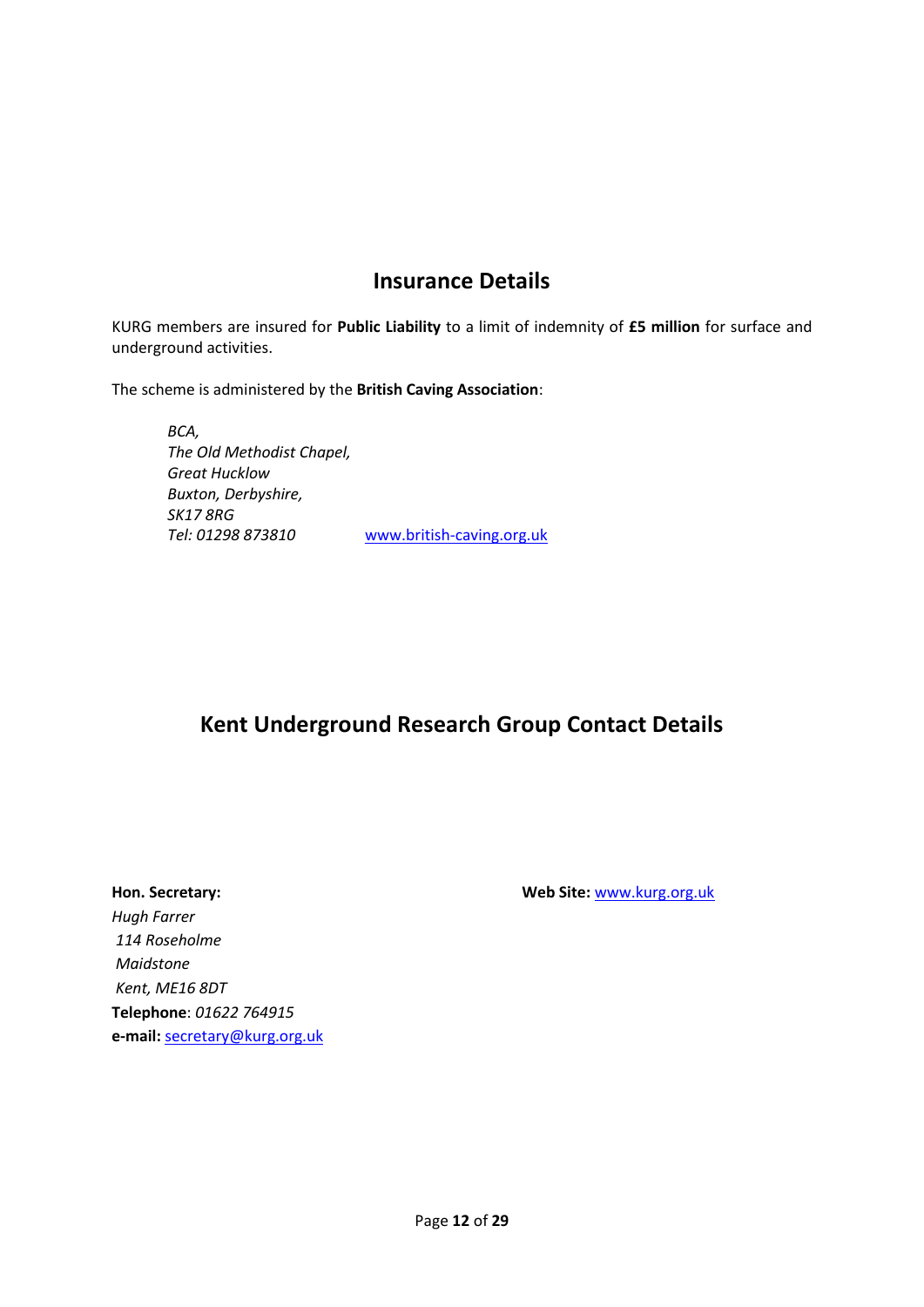# **Appendix 1**

*Compiled by Paul Thorne, KURG Chairman.*

# **KURG: Confined Spaces Regulations and Approved Code Of Practice.**

The Confined Spaces Approved Code of Practice (ACOP) gives advice and recommendations. If you follow the advice you will be doing enough to comply with the law in respect of those specific matters on which the Code gives advice. You may use alternative methods to those set out in the Code in order to comply with the law.

Under these Regulations a 'confined space' has two defining features. Firstly, it is a place which is substantially (though not always entirely) enclosed and, secondly, there will be a reasonably foreseeable risk of serious injury from hazardous substances or conditions within the space or nearby.

# **The Hazards**

The hazards that the Confined Spaces Regulations address arise through the combination of the confined nature of the place of work and the possible presence of substances or conditions which, taken together, could increase the risk to the safety or health of people

The specified headings are listed below, together with the relevance to the activities and types of sites which KURG Field Officers are likely to investigate.

# **Flammable substances and oxygen enrichment**

Very unlikely to be encountered on KURG investigations, residual risk very low.

#### **Toxic gas, fume or vapour**

The only hazardous gas likely to be encountered is  $CO<sup>2</sup>$  concentration above atmospheric normal. This may occur in a confined unventilated space full of rotting wood for example. KURG Field Officers are very aware of this hazard, and the effect that it has on the human physiology. This leaves a very low residual risk.

#### **Oxygen deficiency**

Occasionally encountered on KURG investigations, particularly in wells, and unventilated underground spaces with rotting wood or rusting iron. KURG are fully experienced in checking this with a flame safety lamp, and have competence in using forced ventilation equipment to remedy the risk. Residual risk very low.

#### **The ingress or presence of liquids**

Unlikely to be encountered on KURG investigations. Several KURG members are very experienced cavers, well aware of flood risk in some caves. However the sites investigated by KURG do not usually have this risk. Residual risk very low.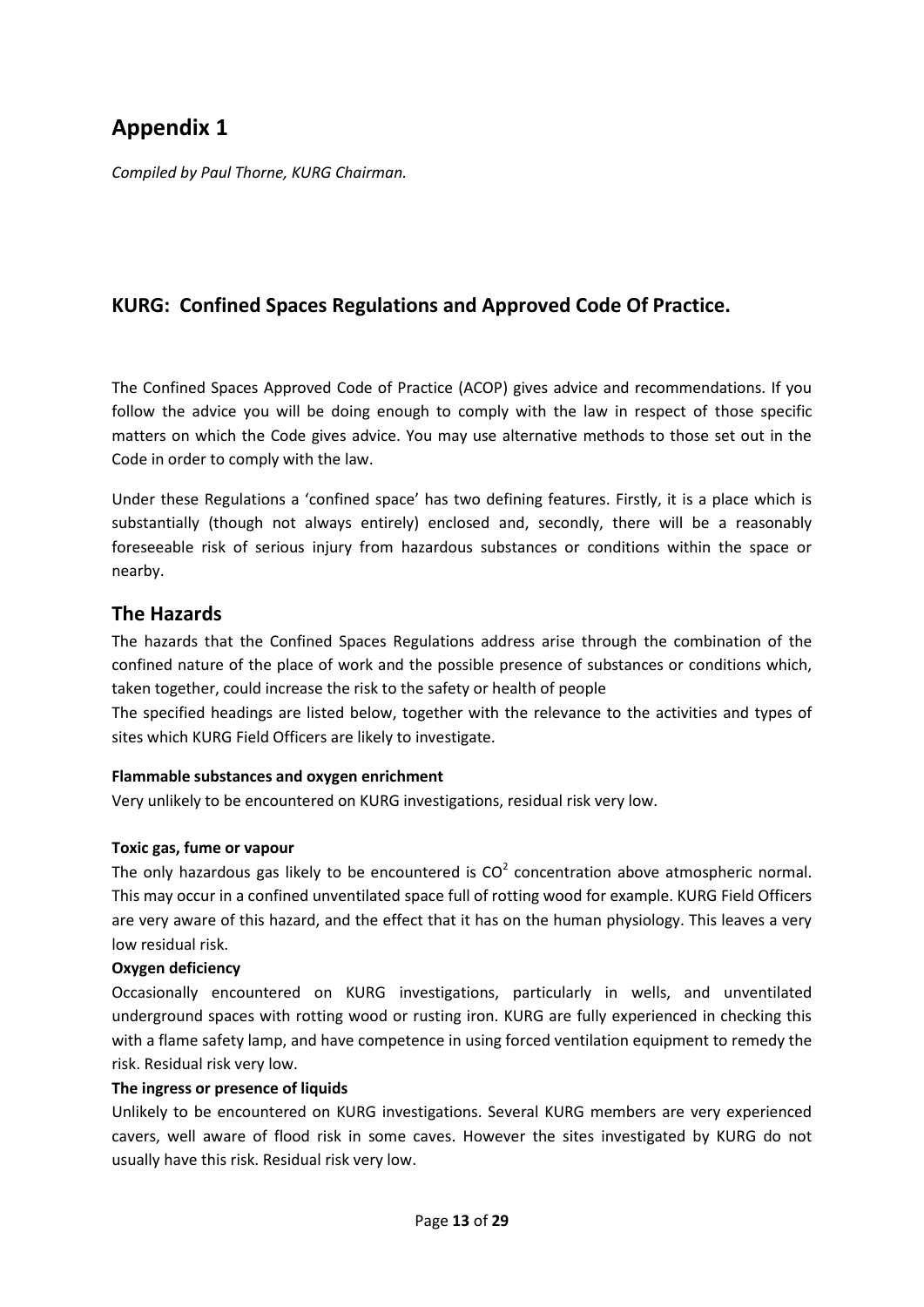### **Solid materials which can flow**

Very unlikely to be encountered on KURG investigations, residual risk very low. Risk of unstable roof could be loosely classified under this heading. KURG are experienced in assessing the stability of disused underground spaces, and would abandon investigation, or install shoring if necessary. Residual risk medium to low.

## **Presence of excessive heat**

Extremely unlikely to be encountered in KURG investigations. Residual risk very low.

## **Electricity**

Exposed buried power cables are sometimes encountered in roadside subsidence's or disused underground man-made structures. KURG have a qualified Electrical Engineer able to advise on safety measures. Residual risk very low.

#### **Mechanical equipment and noise**

It is sometimes desirable to undertake excavations to further investigate underground spaces. KURG have some specially made equipment for these purposes. All equipment is safety tested by a qualified engineer to ensure its suitability. Excavation methods ensure safe working practices are enforced. Residual risk very low.

## **Dust**

KURG are aware of the risk that dust or asbestos may be present in the places that KURG might investigate. Suitable respiratory protection would be used where appropriate. Residual risk very low.

#### **Working space**

KURG investigations often gain access through very small holes or passages based on an industrial access measure. However many KURG members are experienced cavers where such small dimensions are the norm and cause no difficulty. Residual risk very low.

# **Risk assessment**

**Avoid work in confined spaces if possible to completely remove the risk.** Not usually applicable or appropriate for the low residual risk sites investigated by KURG. Sometimes a remotely operated camera has been utilized by the group.

**Identify the measures needed to be taken by means of a suitable and sufficient assessment of all risks.** Refer to KURG detailed risk assessment and method statement documents.

**Devise and operate a safe system of work to mitigate the risks.** This must be undertaken by a suitably competent and experienced person:

A competent person for these purposes will be someone with sufficient experience of, and familiarity with, the relevant processes, plant and equipment so that they understand the risks involved and can devise necessary precautions to meet the requirements of the Confined Spaces Regulations.

KURG Field Officers are deemed competent persons to assess the limited scope of confined spaces which are to be expected to be met on KURG investigations. If conditions beyond the experience of KURG field officers are met, then expert advice will be obtained or the investigation will be halted.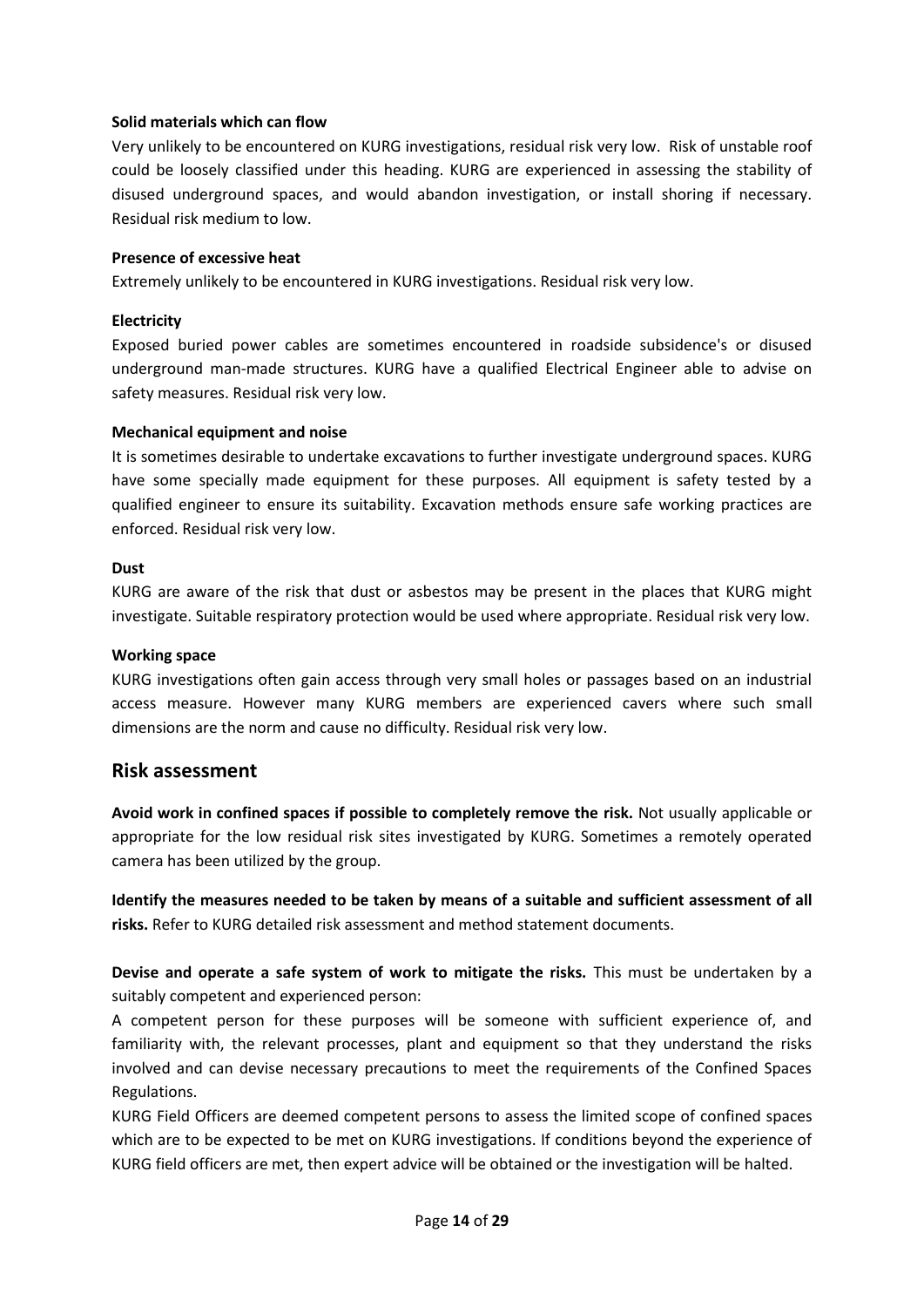**Factors to be assessed.** The hazard section of this document addresses most relevant factors. The factors listed below as referenced by the Confines Spaces Regulations are briefly commented on in their context of KURG investigations:

**Is the concentration of oxygen normal** – KURG will always check for oxygen deficiency.

**Previous contents** - Unlikely to be relevant.

**Residues** - Unlikely to be relevant except possible farm residues.

**Contamination** - Unlikely to be relevant except asbestos.

**Oxygen deficiency and oxygen enrichment** – deficiency always checked.

**Physical dimensions** - Checked where likely to be a problem.

**Cleaning chemicals** - Unlikely to be relevant

**Sources of ignition** - Unlikely to be relevant.

**Ingress of substances** - Unlikely to be relevant.

**Roof and passage stability** - (*not mentioned in Confined Spaces*) – critically important.

**Need for emergency rescue** – KURG are fully aware of the need for this to be considered and suitable measures to be put in place.

#### **Safe entry into confined spaces.**

Where it is not reasonably practicable to avoid entering a confined space to undertake investigation, KURG Field Officers are responsible for ensuring that a safe system of entry is used. In considering a safe system of entry, they should give priority to eliminating the source of any danger before deciding what precautions are needed for entry.

#### **Precautions to be included in the safe system of entry:**

The precautions required in a safe system of entry will depend on the nature of the confined space and the risk assessment. The Confined Spaces regulations go into various details regarding, for example use of solvents for cleaning, right up to welding inside a chemical vessel. These scenarios are irrelevant to the types of investigations undertaken by KURG.

The headings considered in the Confined Spaces Regulations are listed below and examined and commented on with relevance to the investigation activities undertaken by KURG Field Officers:

**Supervisio**n – KURGs more experienced members train those less experienced. The training includes, but is not limited to; vertical access, gas detection, ground stability assessment, and safe excavation and shoring methods.

**Competence for confined spaces working** – Based on 30+ years of experience. This experience includes a wide variety of situations, structures and cavities.

**Communications** – direct voice, radios or telephones used.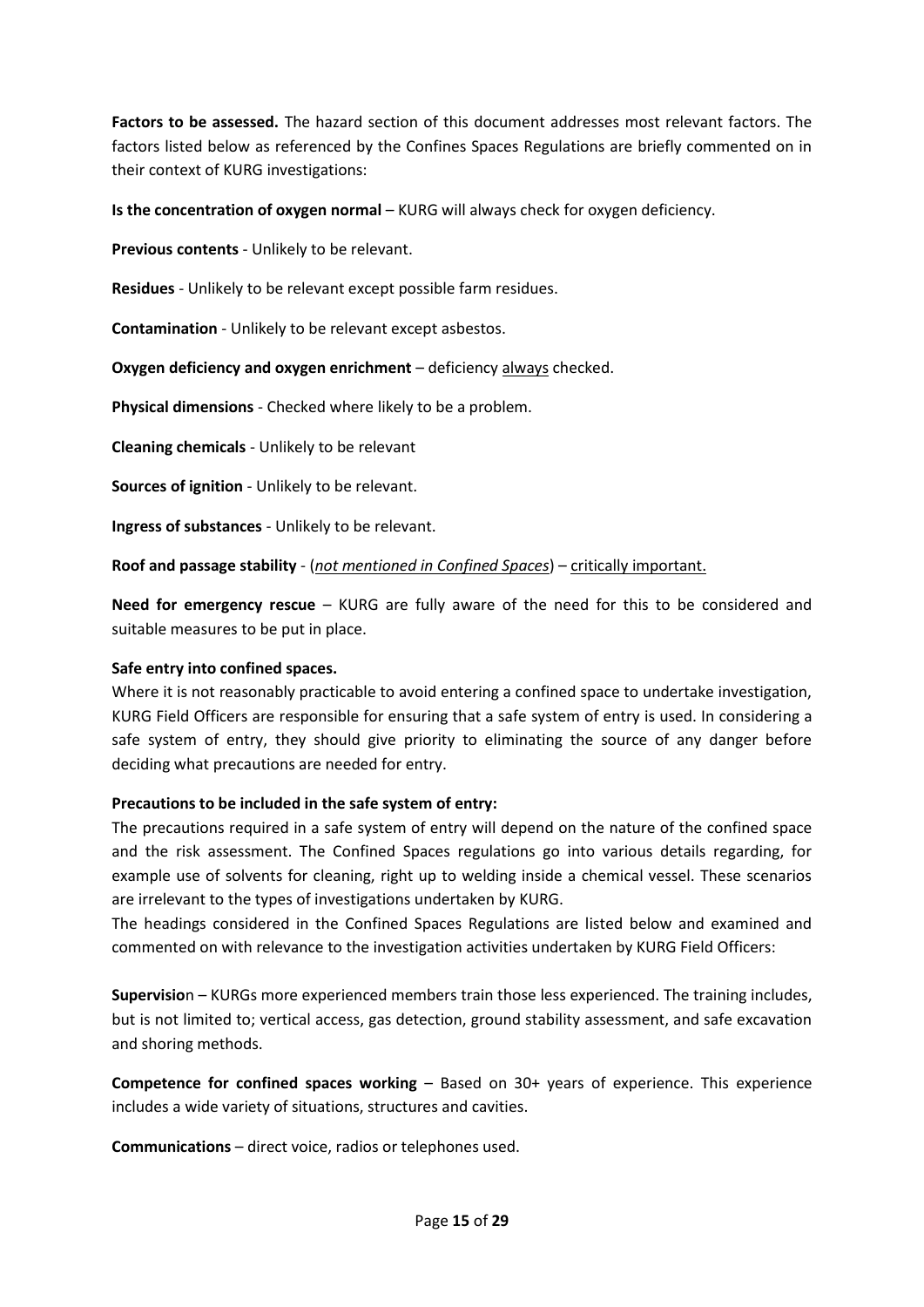**Testing/monitoring the atmosphere** - Flame safety lamp used.

**Gas purging** – forced ventilation equipment used when necessary.

**Ventilation** – forced ventilation equipment used when necessary.

**Removal of residues** – not usually relevant.

**Isolation from mechanical and electrical equipment** – undertaken where necessary.

**Selection and use of suitable equipment** – specialist equipment is used by KURG.

**Personal protective equipment (PPE) and respiratory protective** – as above.

**Portable gas cylinders and internal combustion engines** – not relevant.

**Gas supplied by pipes and hoses** – not relevant.

**Access and egress** – competent with specialist caving equipment for vertical access. Fully equipped with safety equipment and competent with self-rescue techniques.

**Fire prevention** – not normally relevant.

**Lighting** - specialist caving lighting headsets always used for hands-free operation.

**Static electricity** – not relevant as we do not enter explosive atmospheres.

**Smoking** – not permitted underground on any KURG investigation.

**Emergencies and rescue** – KURG includes members of the South East Cave Rescue team.

**Limited working time** – not relevant.

# **Emergencies and rescue**

The arrangements for the rescue of persons in the event of an emergency, required under regulation 5 of the Confined Spaces Regulations, need to be suitable and sufficient and, where appropriate, there will also be a need for the necessary equipment to enable rescue procedures to be carried out.

#### **Regulation 5 Emergency arrangements**

Arrangements for emergency rescue will depend on the nature of the confined space, the risks identified and the likely nature of an emergency rescue. Account needs to be taken not only of accidents arising from a specified risk, but also any other accident in which a person needs to be recovered from a confined space, for example, incapacitation following a fall. To be suitable and sufficient the arrangements for rescue and resuscitation should include consideration of:

**Raising the alarm and rescue** – good communications are essential.

**Safeguarding the rescuers** – any rescue team must be fully informed of the hazards.

**Fire safety** – not generally relevant to KURG investigations.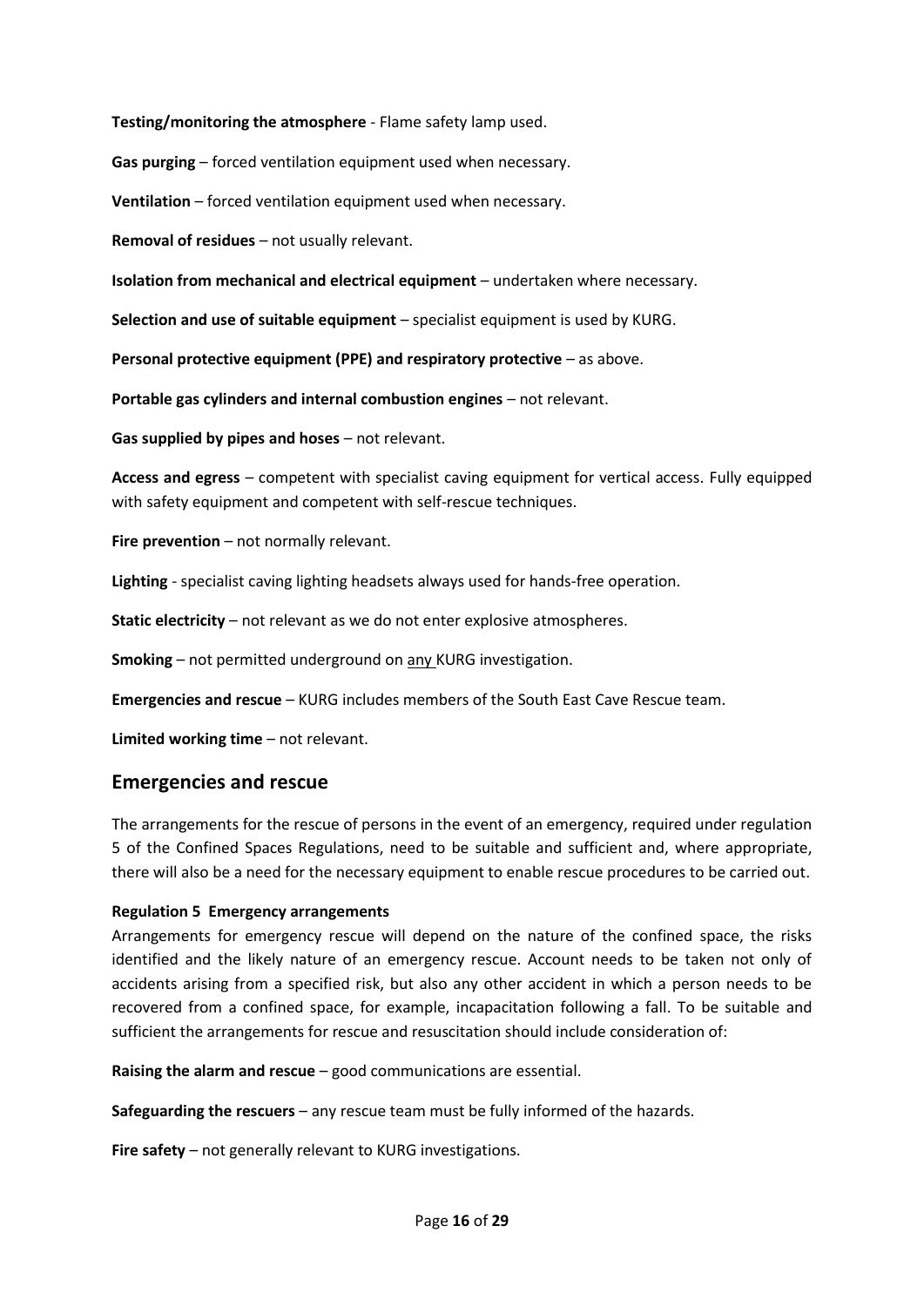**Control of plant** – only relevant to specialist equipment used by KURG when needed.

**First aid** – KURG Field Officers and / or members with First Aid Experience will administer emergency Aid if needed.

**Public emergency services** – will be called if needed, including South East Cave Rescue (SECRO).

**Training** – Field Officers' skills are constantly reviewed and updated and members appraised of rescue techniques and emergency procedures.

Rescue equipment will usually include lifelines and lifting equipment (since even the strongest person is unlikely to be able to lift or handle an unconscious person on their own using only a rope). KURG Field Officers will have specialist knowledge so as to be able to initiate immediate self-rescue of an injured person.

*Some material has of necessity been extracted from the Confined Spaces Regulations and associated ACOP, and copyright remains with the original documents and their creators; the Health and Safety Executive. The purpose of this document is to demonstrate the compliance of KURG's investigation activities with those regulations.*

*Paul Thorne, 23rd March 2013.*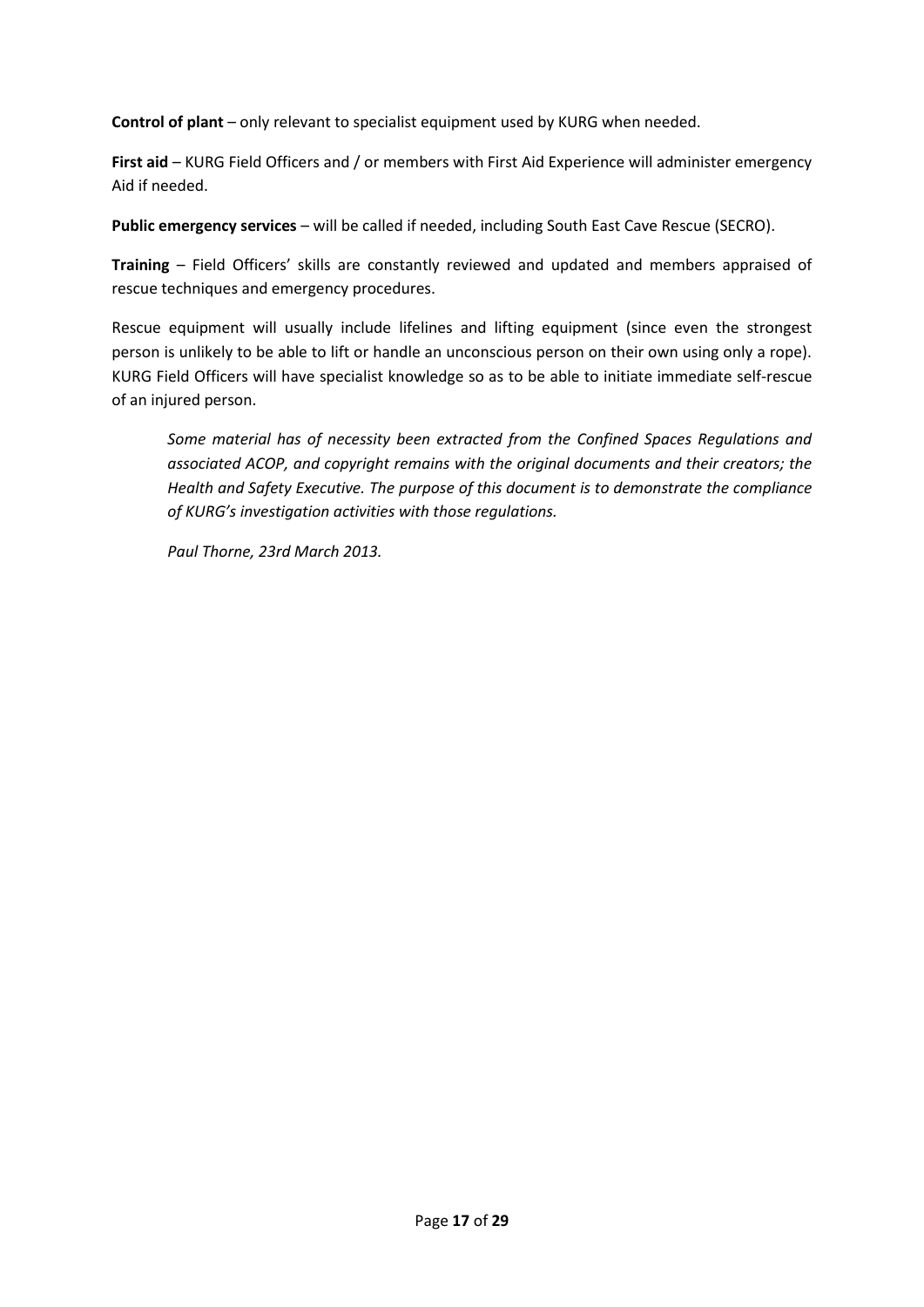# **Appendix 2**

# **NAHMO Guidelines**

#### **Underground Exploration - Novices**

If you have never explored a disused mine before, remember that it can be EXCITING if done properly but LETHAL if you do not know what you are doing. Here are 12 basic rules for your survival.

#### **1. JOIN A MINING HISTORY GROUP**

There are many groups in the UK that cover the whole of the country. Unless you are attending a special course, consider joining one of these and they will teach you how to be safe underground.

#### **2. GET THE BASIC GEAR**

The basic things that you need are:-

Warm clothing and a boiler-suit Strong boots or wellingtons Helmet Lamp

For simple mines a torch is OK but the best is a miner's electric headlamp. ALWAYS carry spare lighting and REMEMBER a change of clothes.

#### **3. ALWAYS GET PERMISSION**

Always ask the mine owner for permission to enter. If you don't know the owner, ask the local mining history group. Never break in, or trespass, if permission is refused. Always leave mines safe by replacing gates or lids before you leave.

#### **4. TELL SOMEONE WHERE YOU ARE GOING**

If you have an accident, you want people to know where to locate you! Leave a message with a responsible person, giving the following details:-

- name and location of the mine
- anticipated time down the mine
- anticipated time out of the mine
- time due back to the person you have told
- details of how to get the rescue service, if needed.

#### **5. NEVER GO UNDERGROUND ALONE OR INCAPABLE**

FOUR is the minimum safe number underground so that, in the case of an accident, one can stay with the casualty and two can go for help. NEVER take alcohol or drugs before or during a trip as this will reduce concentration, with potentially lethal results.

#### **6. DO NOT EXCEED YOUR CAPABILITY**

Choose easy trips at first and leave the more difficult techniques until you are used to moving underground. Ladder climbing, for instance, can be very strenuous at times and it is always harder climbing back out! If in doubt, turning back is better than having to be rescued.

#### **7. DO NOT GET LOST**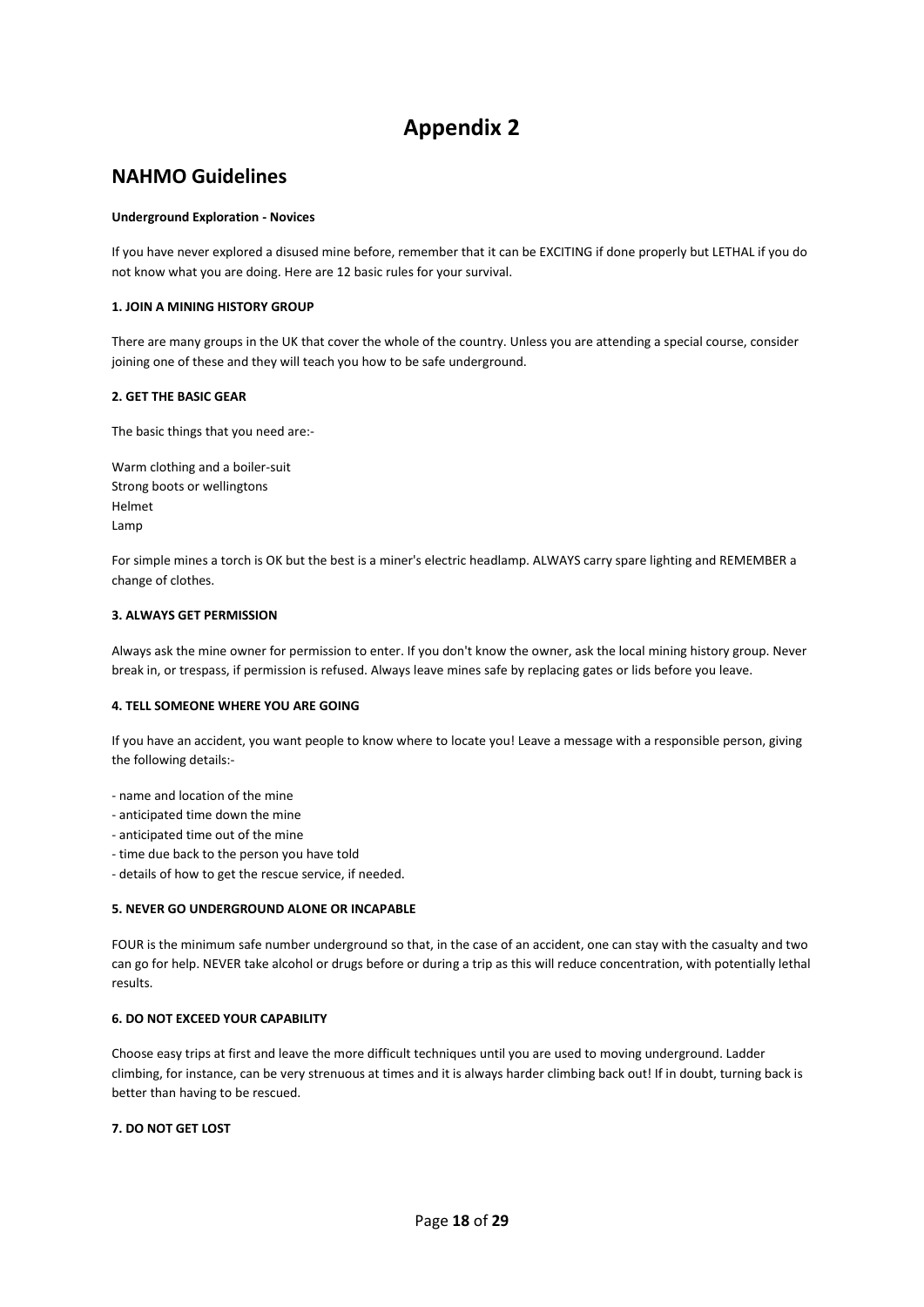Some mines are like mazes and it is very easy to get lost. If there is a plan of the mine (your local mining history group can advise you) take a copy with you. One good idea is to cut small arrows from a brightly coloured polythene bag and, whenever you come to a junction, leave one of them pointing towards the entrance. ALWAYS pick them up on the way out.

#### **8. NEVER CLIMB ON OLD LADDERS OR MACHINERY**

You may come across old ladders, timbers, etc which were used by the miners. NEVER use these as they are of uncertain age and probably rotten. Similarly, don't climb on old machinery as it is probably rusty and may collapse.

#### **9. NEVER CLIMB ON STACKED ROCK OR WALLS**

For their convenience, miners often left waste rock in the mine. It was stacked up and supported by timbers, which have long since rotted away, leaving the rock precariously balanced. DON'T TOUCH, or climb, on these features or you may bring down tons of rock onto yourself and others.

#### **10. NEVER FOOL AROUND WHEN UNDERGROUND**

People in groups sometimes do silly things but, with the dangers underground, practical jokes can have tragic endings. Be a steadying influence on your friends. They may laugh when you say "better safe than sorry" but this is a small price to pay for your life and theirs.

#### **11. DO NOT RUIN THE MINE ENVIRONMENT**

This is what you have come to see, so leave it in a good condition for others. Don't :-

- hammer minerals in an indiscriminate manner
- destroy or remove artefacts or other archaeological features
- interfere with plant or animal life
- leave litter (this can destroy mine life without your realising)
- leave graffiti.

TAKE only photographs. LEAVE only footprints.

#### **12. KNOW WHAT TO DO IN AN EMERGENCY**

Mines are dangerous places and accidents can happen to even the most experienced people. If, however, you don't panic then the casualty stands a good chance of surviving. Learn about simple First Aid so that you can make them comfortable. Exposure is one of the most dangerous things - learn about its symptoms and treatment. Always leave someone with the casualty and send at least two people for help. The area Cave Rescue Organisations are very efficient and can be called out by dialling 999 and asking for the Police. Tell them what has happened, the location of the mine and the nature of any injuries.

These 12 rules are the most basic knowledge that you need but it will take a few years before you are anything like experienced. THE BEST WAY TO GAIN THIS EXPERIENCE IS TO JOIN A RECOGNISED MINING HISTORY GROUP AND TO GO UNDERGROUND WITH EXPERIENCED PEOPLE.

#### **Underground Exploration - Leaders**

You may be an experienced caver but disused mines contain many dangers not found in natural caves. Unless you can recognise and avoid these dangers you are playing Russian Roulette with your life (and the lives of your party).

If you intend to lead a party of novices into an old mine, you are responsible for their lives as well as your own. Training and Assessment Courses for Cave Leadership are available through the Training Committee of the National Caving Association.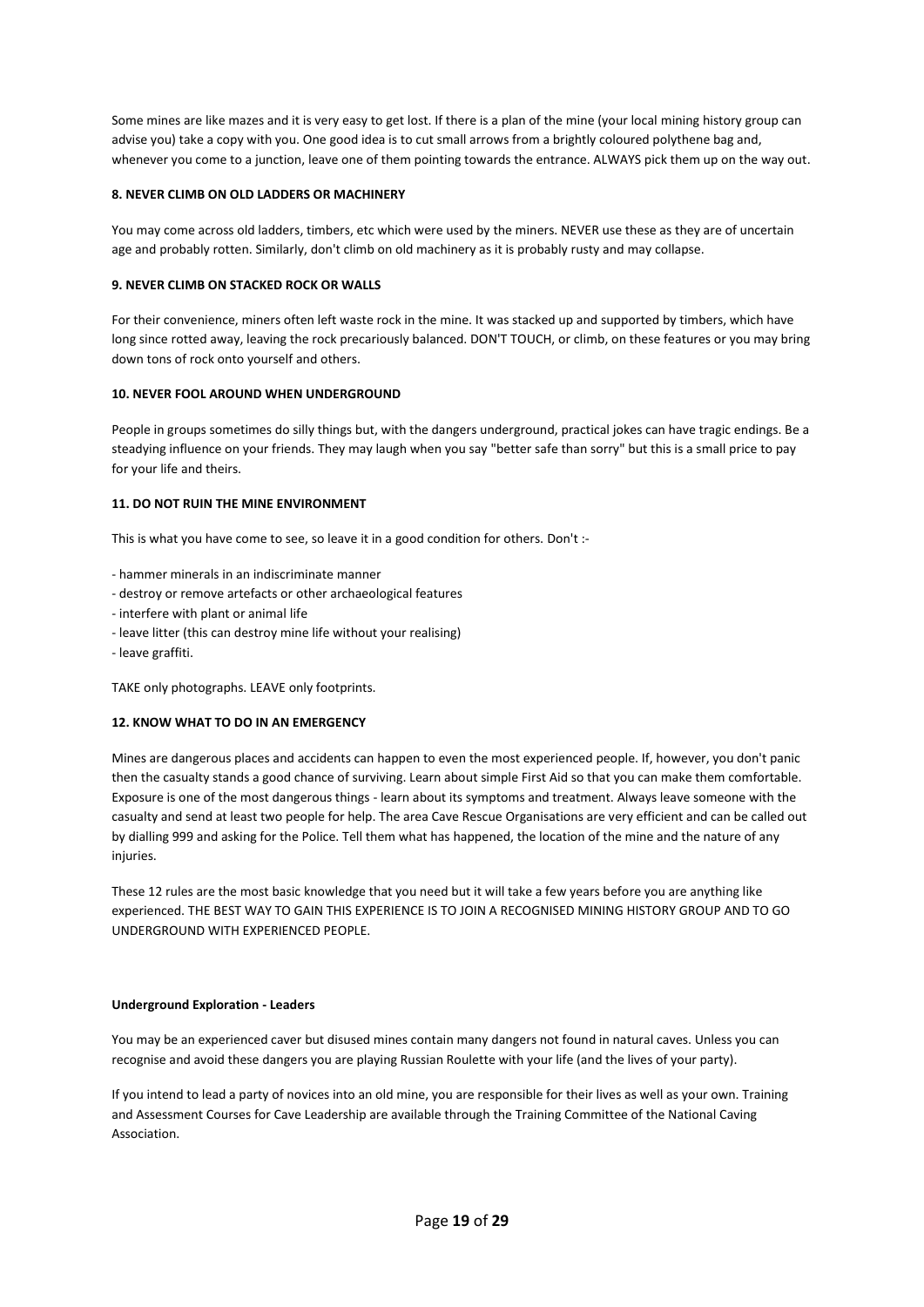The following advice has been compiled from people who have had many years experience in the exploration of disused mines. We do not claim that it is a definitive set of rules, we merely hope that you will take note of the advice and perhaps a tragedy may be avoided through a greater understanding of the dangers facing you underground.

#### **ACCESS**

The problems of access to disused mines are different from those for caves. The existence of mineral rights means that the mine owner is not necessarily the same as the land owner. Remember that it is often less trouble for a mine owner to close the entrance completely than to allow access to explorers. Mining history groups have worked for years, both nationally and locally, to get access agreements. Don't be the one to deny access for everyone through a thoughtless act. Follow these simple rules and help to keep the mines open.

1. ALWAYS get permission from the land or mine owner before exploring. If the owner is not known, ask the local mining history group.

2. OBEY the Country Code when crossing land to get to the mine.

3. NEVER break into a mine, or section thereof, if it has been sealed off and do not trespass if permission has been refused.

4. ALWAYS ensure that any gate or lid to a mine entrance is securely replaced after your visit. If you are not leaving anyone on the surface during your trip, ensure that the open entrance will not be a danger to cattle or passers-by.

5. ALWAYS ensure that you are not contravening Health & Safety Legislation. NAMHO/NCA have issued guidelines on this.

#### **SAFETY**

6. NEVER explore disused coal mines, they are prone to weak strata and bad air.

7. ALWAYS check out a mine with an experienced party before taking novices in.

8. FOUR is the minimum safe number underground in case of accident, 1 to stay with the victim and 2 to go for help.

9. NEVER have a ratio of more than 5 novices to 1 experienced person. Have an experienced person at the front and rear of the party and, with large numbers, spread the experienced persons amongst the party.

10. NEVER drink alcohol or take drugs before or during a trip. This can reduce concentration and increases the risk of exposure.

11. NEVER go underground unless properly equipped. The leader is responsible for checking everyone's equipment and should be prepared to leave anyone who is not so equipped on the surface. Disappointment is better than disaster.

12. ALWAYS wear a helmet and check that it fits securely before going underground. It should have a chinstrap and be comfortable. The easiest way to check is to shake the head up and down and from side to side - if the helmet moves it is too loose.

13. ALWAYS wear strong boots or wellingtons with a good tread. Never use boots with lace hooks since these can catch on electron ladders.

14. EVERY person must have a light. A miner's-type electric headlamp is best but a strong torch with spare batteries is acceptable in easy mines. Carbide lamps are not recommended. If any vertical climbing is involved, a headlamp is essential.

15. EVERY party should carry spare lighting for emergencies, even if only candles.

16. ALWAYS wear warm clothing, preferably with a boiler suit on top. Remember to have a change of dry clothes on surface.

17. ALWAYS tell a responsible person where you are going. Ideally you should give them a written message showing :-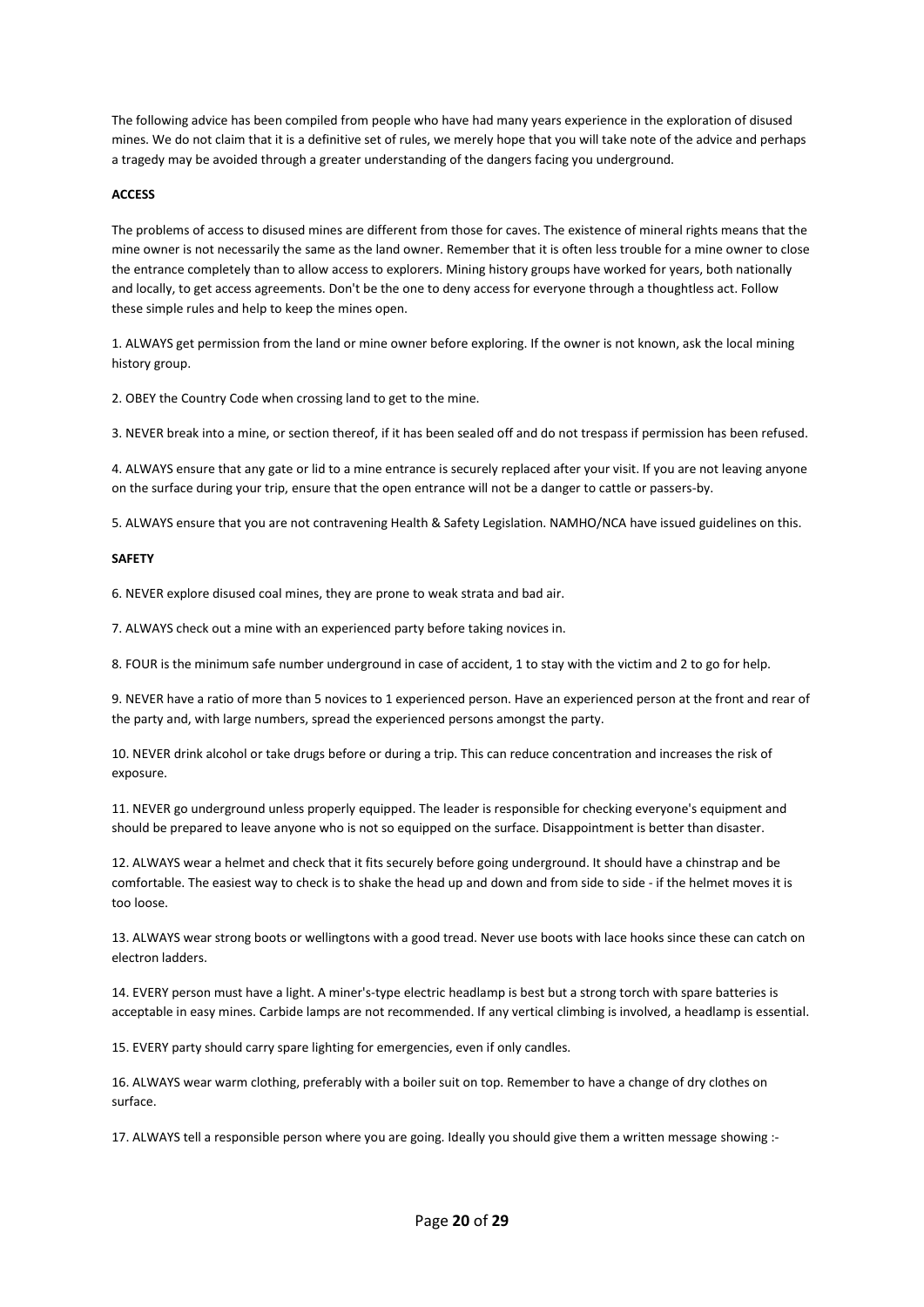a) location, grid reference and name of the mine.

b) time down (anticipated).

c) time due out (anticipated).

d) time due back at base (for cancellation of message).

Ensure that the person with this message knows what to do if you are overdue and that you contact them when you exit from the mine.

18. IN EMERGENCY you should dial 999 for the POLICE and ask them for CAVE RESCUE. Give them full details of the location of the mine, the extent of injury to the victim and whereabouts in the mine they are. Stay by the telephone unless they say otherwise.

19. Carry some high-calorific food (eg Mars Bars) and a drink in case of emergency.

20. Carry a plan of the mine, if available. Your local mining history group can advise you if there is a plan of the mine.

21. ALWAYS count the number of persons in a party before going underground and check regularly during the trip, especially on exit. With absolute novices, allocate a place in the line and tell them to keep their position, to be patient and not to overtake.

22. Just inside the entrance, wait 5 minutes to allow the eyes to get accustomed to the dark. During this time, check that everyone's lamp is working.

23. The helmet will protect your head from a low roof but not against dangers on the floor like rocks or open holes. When moving, keep your eyes mainly on the floor to avoid these dangers. If you want to look around - STOP.

24. Ensure that the party does not become separated. If anyone lags behind, the person in front of them should stop and shout ahead for the party to wait.

25. When you come to a junction, look back and memorise the way out as it can look different from the other way. Better still, leave a marker such as coloured polythene arrows (remember to remove them on the way out) or a line of stones.

26. If someone's light fails, there should be a spare. In emergency, however, you can get someone to walk just behind and to one side and, proceeding slowly, there should be sufficient light for both to see ahead. If all lights fail, be patient and sit it out until rescued. Feeling the way in the dark is courting disaster.

27. NEVER use a mining trip to test endurance and stamina. If someone feels claustrophobic or tired DON'T make them carry on - take them out. Novices should be told that there is no shame in turning back, there will be less embarrassment over this than pushing on and risking an accident.

*ABANDONED MINES ARE MAN-MADE AND HAVE MANY FEATURES NEVER ENCOUNTERED IN CAVES. THIS HAS BEEN MENTIONED BEFORE AND CANNOT BE OVER-STRESSED. THE FOLLOWING SECTION DRAWS YOUR ATTENTION TO SPECIFIC HAZARDS FOUND IN MINES.*

28. NEVER touch anything that looks like explosives or detonators. These may be unstable through age and extremely dangerous. Make a note of their position and tell your local mining history group.

29. Miners often made false floors by building timber roadways over a stope (a large open working). These are not always obvious since they may have been covered by mud and even hold water. When the timbers rot you risk falling through into the stope below. If the floor feels shaky or hollow - TURN BACK.

30. Miners often drove through soft ground for speed, erecting roof supports which may have now rotted. NEVER disturb roof supports.

31. Miners often left waste rock underground to save the trouble of taking it to the surface and sometimes used it to support the roof. This rock, called "Deads", was often stacked on timbers in the roof or sides of passages but, over the years, the timber rots and leaves the deads jammed together. NEVER touch or climb on deads anywhere in a mine or you may bring down tons of rock onto the heads of yourself and others.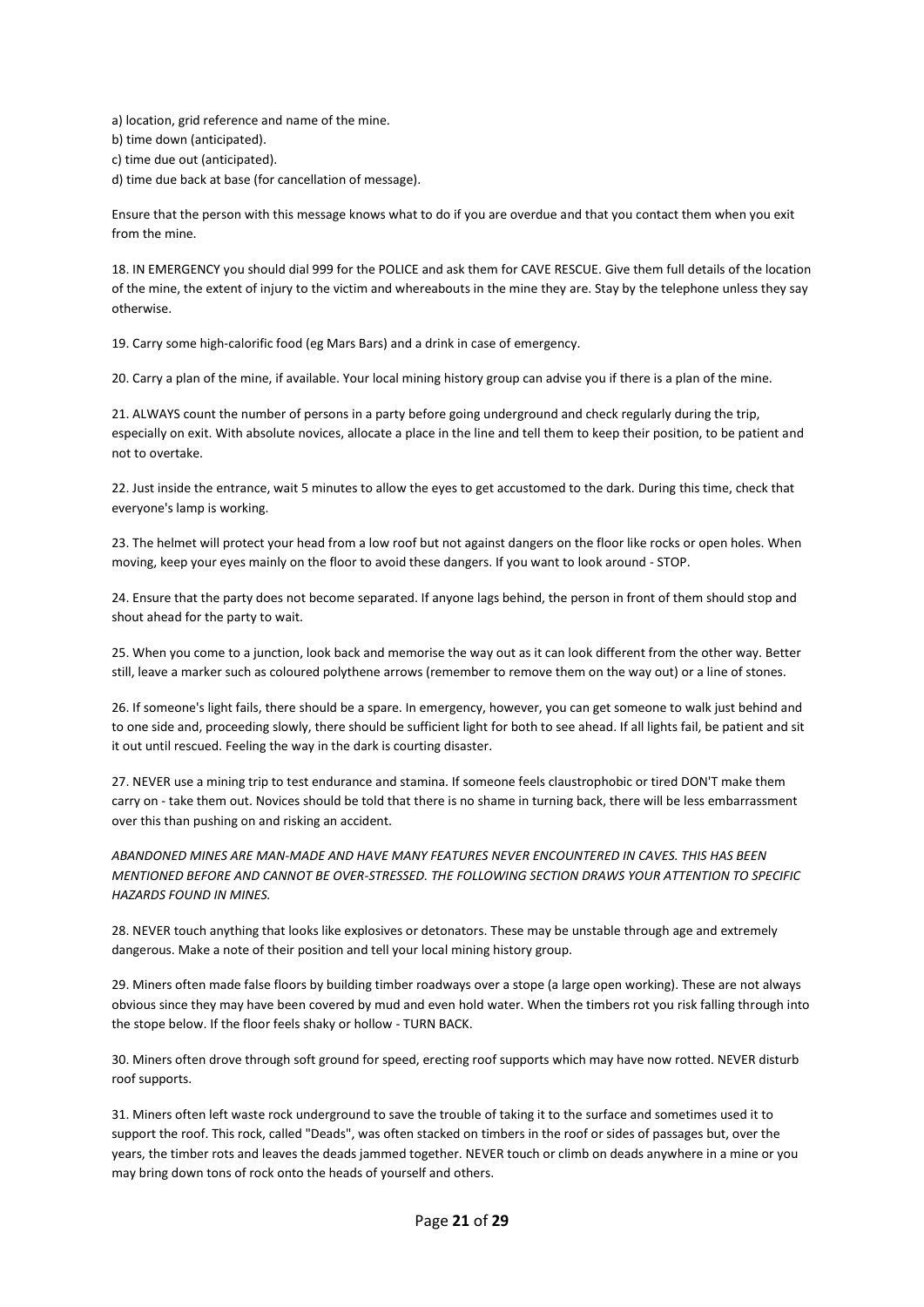32. Hoppers were used to draw off rock from stopes into wagons on levels below. There is often a great deal of loose rock jammed in these hoppers. NEVER interfere with hoppers or you may release tons of rock.

33. When wading through water, beware of flooded shafts in the floor. After the first person has passed, the water becomes muddy and you cannot see anything. Shafts are often to one side of a passage so you may miss them on the way in but find them unexpectedly on the way out! The first person should pass a warning back along the line and mark the position for the trip out.

34. In deep water, keep to the sides of the passage where it is often shallower and (if in solid rock) you can steady yourself on the walls. Beware of submerged rocks on the floor - if you find one, pass a message back. Go at the pace of the slowest person. NEVER race and NEVER swim underground.

35. The edges of shafts can be loose so NEVER stand on the edge. If you must look down then get someone to lifeline you, lie on the floor and peer over the edge. The tops of large shafts can also be timbered over leaving a small access hole. Beware of standing on this timber which may be rotten.

36. Shafts often have drystone walling at the top called "Ginging". When descending, beware of touching this in case you cause it to collapse on people below.

37. NEVER climb on or over old machinery, since it may be severely weakened by rust. Apart from the safety considerations, you may spoil the mine environment for others.

38. In some mines, ladders were used to get from one level to another, with wooden platforms at intervals. In other mines, timbers called "Stemples" were jammed across shafts to climb on. ALL such structures are now suspect through age so NEVER climb on old ladders, platforms or stemples left in a mine.

39. Beware of gas underground. Although it is rare in non-coal mines, it can be lethal. The commonest gases are :-

#### a) Hydrogen Sulphide

Found in shaly areas (especially where pyrites are present) or recently drained levels. It has a characteristic "bad eggs" smell.

#### b) Carbon Dioxide

Found where there is no air flow and, being heavier than air, is often found in blind shafts. It is tasteless and the first signs will be rapid breathing and headaches.

#### c) Methane

Found in coal or shale strata. It is tasteless but highly explosive.

Atmospheric conditions can affect the quantity of gas in a mine and it may be found one day but not the next. If you suspect gas - TURN BACK. Better still, carry an oxygen meter or a miner's flame lamp. When exploring a shaft, test for gas at the bottom before descending.

40. NEVER light fires underground. Combustion will produce gases which are difficult to detect and lethal.

41. In unventilated mines with no air flow, there is a possible danger of Radon gas which is radioactive. This changes to minute particles which are carried in the air and can be absorbed into the lungs, possibly causing cancer. It is recommended that you do not explore unventilated mines. If you must, it is recommended that you wear a dust mask which absorbs most of these particles.

42. It is recommended that you do not smoke underground because :-

- a) there may be inflammable gas present.
- b) Radon particles (if present) are absorbed in smoke particles.
- c) it is anti-social if there is little air flow.

d) it disturbs bats.

43. Beware of chemicals dumped down shafts - some of these are poisonous.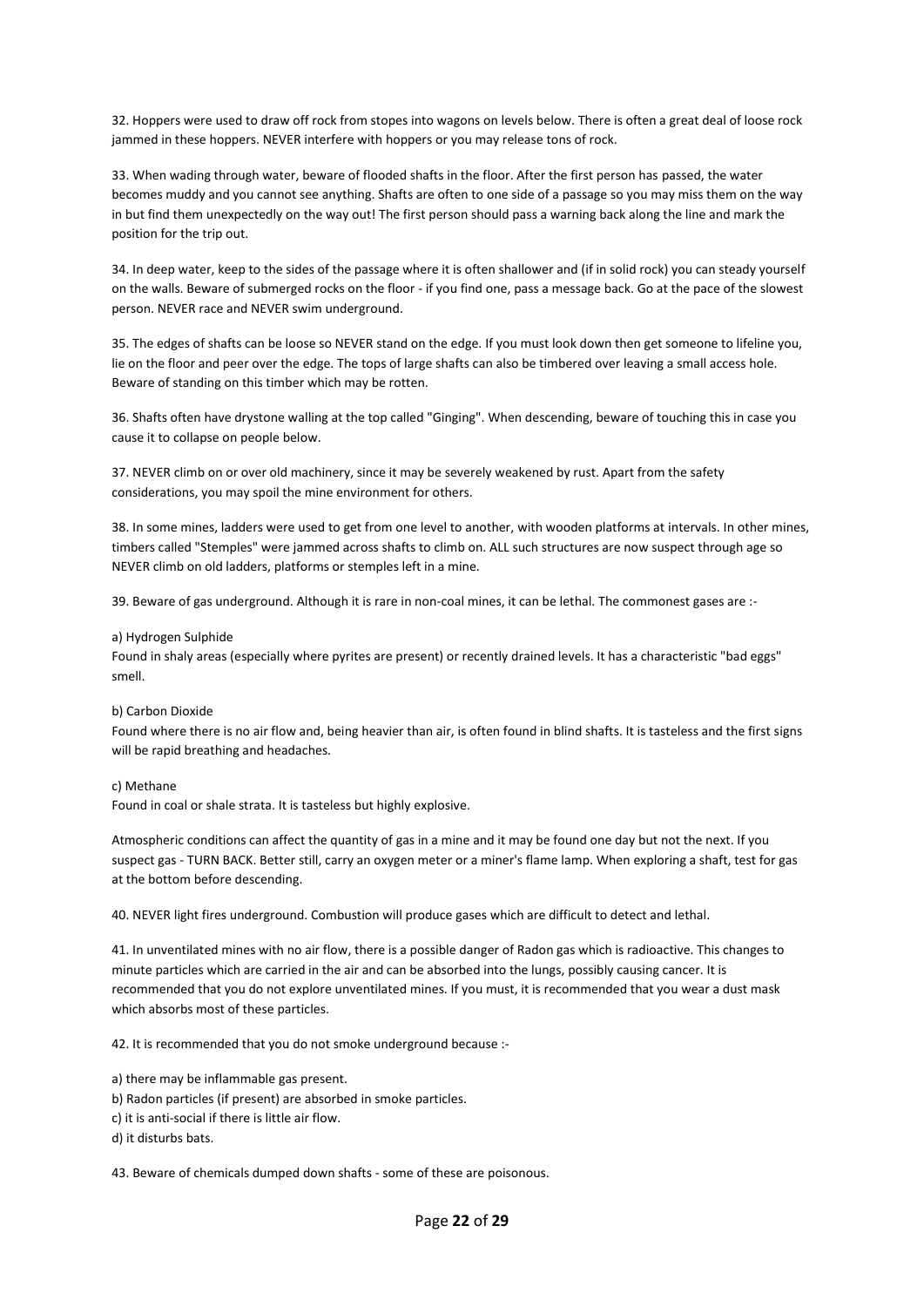*THE PREVIOUS SECTIONS HAVE DEALT WITH DANGERS SPECIFIC TO MINES. THE FOLLOWING SECTIONS DEAL WITH GENERAL DANGERS AND APPLY EQUALLY TO CAVING AS WELL AS MINE EXPLORATION. LADDER CLIMBING, ROPEWORK AND ESPECIALLY SINGLE ROPE TECHNIQUES ARE COMPLEX AND CONTINUALLY DEVELOPING. YOU ARE RECOMMENDED TO TAKE LESSONS FROM THOSE ALREADY PROFICIENT IN THE TECHNIQUES. THE NATIONAL CAVING ASSOCIATION CAN PROVIDE INFORMATION ABOUT SUITABLE COURSES.* 

44. If the party gets wet or cold, beware of exposure. The warning signs are slowness of movement, unreasonable or irritable behaviour, slurred speech, cramps, shivers and (in more extreme cases) the smell of peardrops on the breath. STOP IMMEDIATELY and take the victim to a suitable spot where they can be kept warm and dry. Give warm drinks, food, glucose tablets and extra clothing if available but NOT alcohol. Place victim in a survival bag and get another person to share body heat by "cuddling". If no improvement after a short rest - GET HELP. NEVER attempt to walk a badly exposed person out under their own steam as this can be fatal.

45. Exposure can set in after an accident and can often be a greater danger than broken bones. If an accident happens in a wet or cold place, it is better to risk further injury by moving the victim to a dry spot out of the direct air flow. Warm drinks should be given since an anaethesist can deal with a full stomach if a later operation is necessary. In an underground environment, preventing loss of body heat is much more important.

46. ALWAYS use a lifeline when negotiating a vertical descent or ascent and make sure that the lifeline is securely tied onto a separate belay from the ladder, if used. On scrambles, remember to move only one foot or hand at a time.

47. Apart from short, easy scrambles, an electron ladder should be used. Novices should learn how to use an electron ladder on the surface first.

48. NEVER tread on ropes, you may cause damage inside. When cleaning ropes, check that no mud or grit has got inside since this acts as a very good abrasive, shortening the life of the rope and possibly yourself!

49. Check the wire of electron ladders for cuts, snapped strands or rust. Check the rungs for damage. NEVER use ladders with hemp-cored wire.

50. Clean mud out of the hinges and screw threads of carabiners. If a carabiner has been dropped onto a hard surface, discard it. Invisible hairline cracks can occur which may cause it to break under load.

51. Clean and check all your equipment after each trip and, if in doubt about the safety of anything, replace it. It is foolish economy to risk your life.

52. All persons using a ladder must be able to tie a bowline and figure-of-eight knot in case of emergency, when help may not be available.

53. NEVER approach the top of a ladder pitch unless you are lifelined. It is good practice to keep away until you are ready to descend, otherwise you may accidentally knock rocks down onto a person climbing the ladder.

54. NEVER have more than one person on a ladder at a time.

55. Deep shafts can distort sound. Before descending, arrange signals such as a whistle blast or tug on the rope, eg

1 - STOP

2 - UP

3 - DOWN

56. ALWAYS send an experienced person down a ladder first. At the bottom, untie and move away from the ladder in case of falling rocks.

57. If you ever knock an object down a shaft, shout "BELOW". If you ever hear this shout - NEVER LOOK UP. Get under cover or stand flat against the wall with your head hunched into your shoulders.

58. If you want to look up a shaft, peer up from under the brim of your helmet which will protect you from any stones falling down.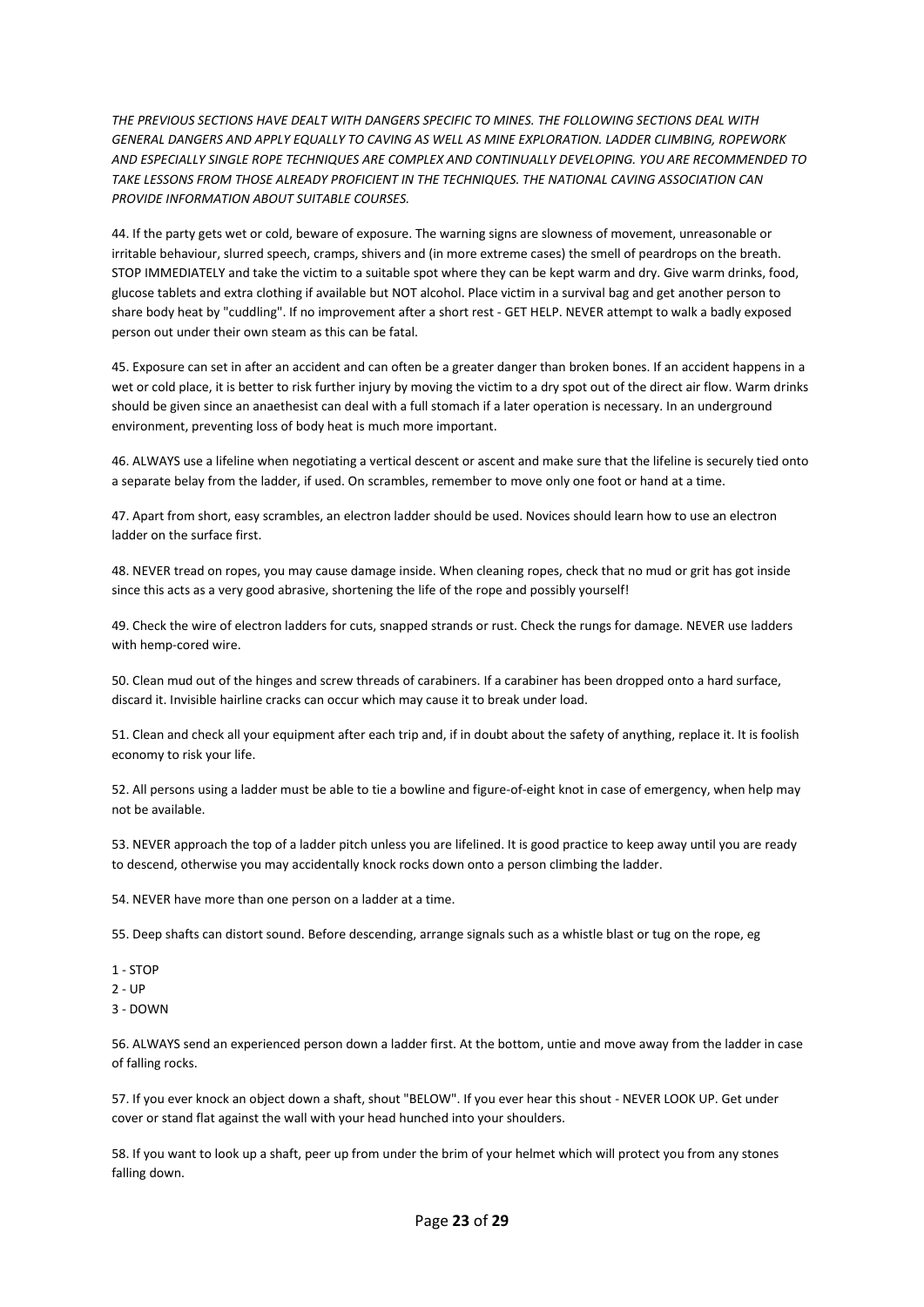59. NEVER carry extra equipment down a shaft - lower it separately.

60. NEVER trust old rings, timbers, etc. as belay points.

61. If your party is to separate after descending a shaft, agree some form of message so that the first group back leaves the ladder in place.

62. NEVER remove another party's ladder, etc. - one day it might be you stuck at the bottom! If a pitch is already rigged and there is no space for your ladder, use the one in place and leave your tackle at the top. When the other party ascends, they should lower your ladder for you.

63. NEVER use single rope techniques underground unless you are already well-practiced on the surface. Muddy ropes can affect the friction on descendeurs and cause ascenders to slip or jam up.

#### **PRESERVATION**

People explore disused mines for a number of reasons. You might only be interested in a tourist trip but remember that others have different interests, eg history, geology, biology, photography, etc. Please follow these guidelines.

64. NEVER interfere with old mine buildings or equipment whether underground or on the surface. Removing old tools, etc is a specialised art and best left to the experts for display in a mining museum. If you find artefacts in a mine, tell the local mining history group.

65. NEVER hammer rock formations indiscriminately. This not only destroys the scenery but can be dangerous in unstable areas. Take only a few specimens for personal use.

66. NEVER interfere with roosting bats underground, they are protected by the Wildlife & Countryside Act 1981. Try to avoid visits to known bat hibernation sites between November and March. Report any bats seen to the local bat group, the Nature Conservancy Council or the Flora & Fauna Preservation Society. See "Bats in Caves: a Conservation Code", published by the FFPS, c/o Zoological Society of London, Regents Park, London NW1 4RY.

67. Many insects and even smaller animals live in mines, often in pools. Some of these animals are rare and damaging their environment can kill the whole population. NEVER dump carbide in a mine and avoid muddying pools wherever possible.

68. Many forms of fungus are found in mines where they live on old timber, etc. Some of these are rare and should NEVER be damaged.

69. Mine water is sometimes used as a water supply. NEVER pollute underground water and NEVER drink it.

70. Remember - TAKE only photographs. LEAVE only footprints.

IN THE INTERESTS OF SAFETY THESE GUIDELINES ARE FREE OF ALL COPYRIGHT RESTRICTIONS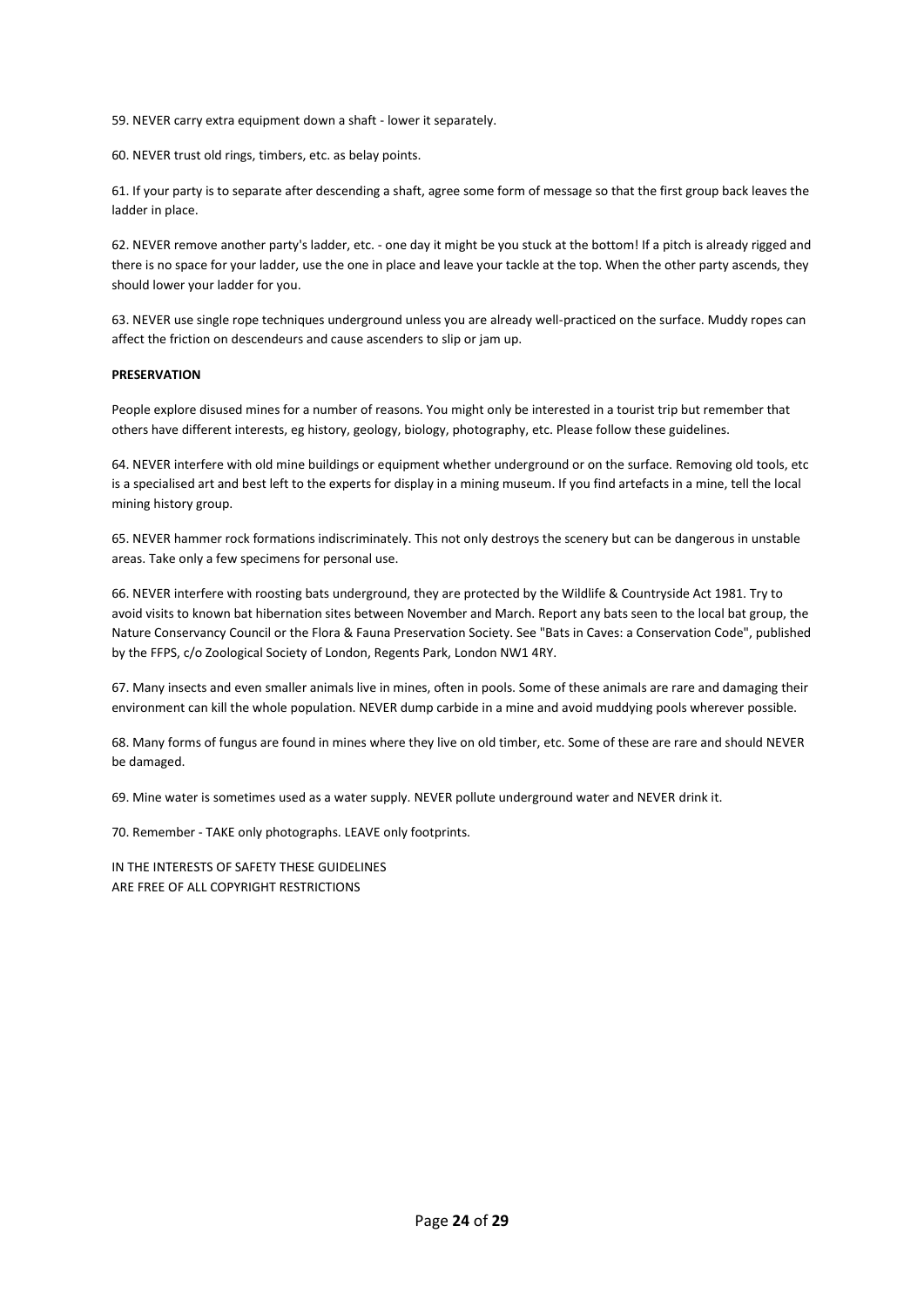# Appendix 3

#### **Table 1: BCRA grading for a cave line survey**

**Grade 1** Sketch of low accuracy where no measurements have been made

- **Grade 2** (use only if necessary, see note 7) May be used, if necessary, to describe a sketch that is intermediate in accuracy between Grade 1 & 3
- **Grade 3** A rough magnetic survey. Horizontal & vertical angles measured to ±2.5º; distances measured to ±50 cm; station position error less than 50cm.
- **Grade 4** (use only if necessary, see note 7)

May be used, if necessary, to describe a survey that fails to attain all the requirements of Grade 5 but is more accurate than a Grade 3 survey.

- **Grade 5** A Magnetic survey. Horizontal and vertical angles measured to ±1º; distances should be observed and recorded to the nearest centimetre and station positions identified to less than 10cm.
- **Grade 6** A magnetic survey that is more accurate than grade 5, (see note 5).
- Grade X A survey that is based primarily on the use of a theodolite or total station instead of a compass, (see notes 6 and 10 below).

#### **Notes**

- 1. The above table is a summary and is intended only as an *aide memoire*; the definitions of the survey grades given above must be read in conjunction with these notes.
- 2. In all cases it is necessary to follow the spirit of the definition and not just the letter.
- 3. To attain Grade 3 it is necessary to use a clinometer in passages having appreciable slope.
- 4. To attain Grade 5 it is essential for instruments to be properly calibrated, and all measurements must be taken from a point within a 10cm diameter sphere centred on the survey station.
- 5. A Grade 6 survey requires the compass to be used at the limit of possible accuracy, i.e. accurate to ±0.5º; clinometer readings must be to the same accuracy. Station position error must be less than ±2.5 cm, which will require the use of tripods at all stations or other fixed station markers ('roofhooks').
- 6. A Grade X survey must include on the drawing notes descriptions of the instruments and techniques used, together with an estimate of the probable accuracy of the survey compared with Grade 3, 5 or 6 surveys.
- 7. Grades 2 and 4 are for use only when, at some stage of the survey, physical conditions have prevented the survey from attaining all the requirements for the next higher grade and it is not practical to re-survey.
- 8. Caving organisations etc. are encouraged to reproduce Table 1 and Table 2 in their own publications; permission is not required from BCRA to do so, **but the tables must not be reprinted without these notes**.
- 9. Grade X is only **potentially** more accurate than Grade 6. It should never be forgotten that the theodolite/Total Station is a complex precision instrument that requires considerable training and regular practice if serious errors are not to be made through its use!
- 10. In drawing up, the survey co-ordinates **must** be calculated and not hand-drawn with scale rule and protractor to obtain Grade 5.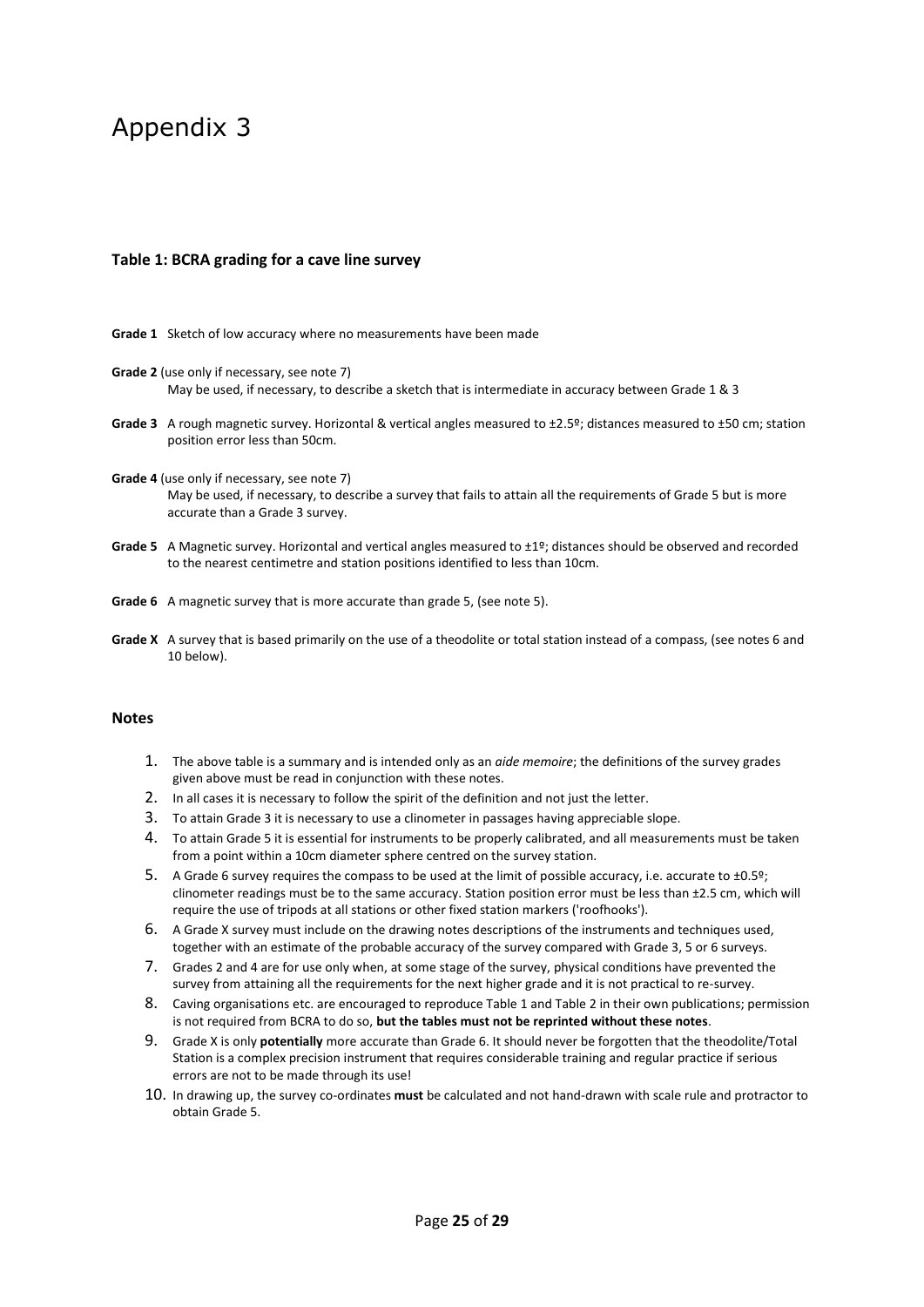#### **Table 2: BCRA grading for recording cave passage detail**

- **Class A** All passage details based on memory
- **Class B** Passage details estimated and recorded in the cave.
- **Class C** Measurements of detail made at survey stations only.
- **Class D** Measurements of detail made at survey stations and wherever else needed to show significant changes in passage dimensions.

#### **Notes**

- 1 The accuracy of the detail should be similar to the accuracy of the line.
- 2 Normally only one of the following combinations of survey grades should be used:

1A, 3B or 3C, 5C or 5D, 6D, XA, XB, XC or XD.

**British Cave Research Association** (UK registered charity 267828). Registered Office: The Old Methodist Chapel, Great Hucklow, BUXTON, SK17 8RG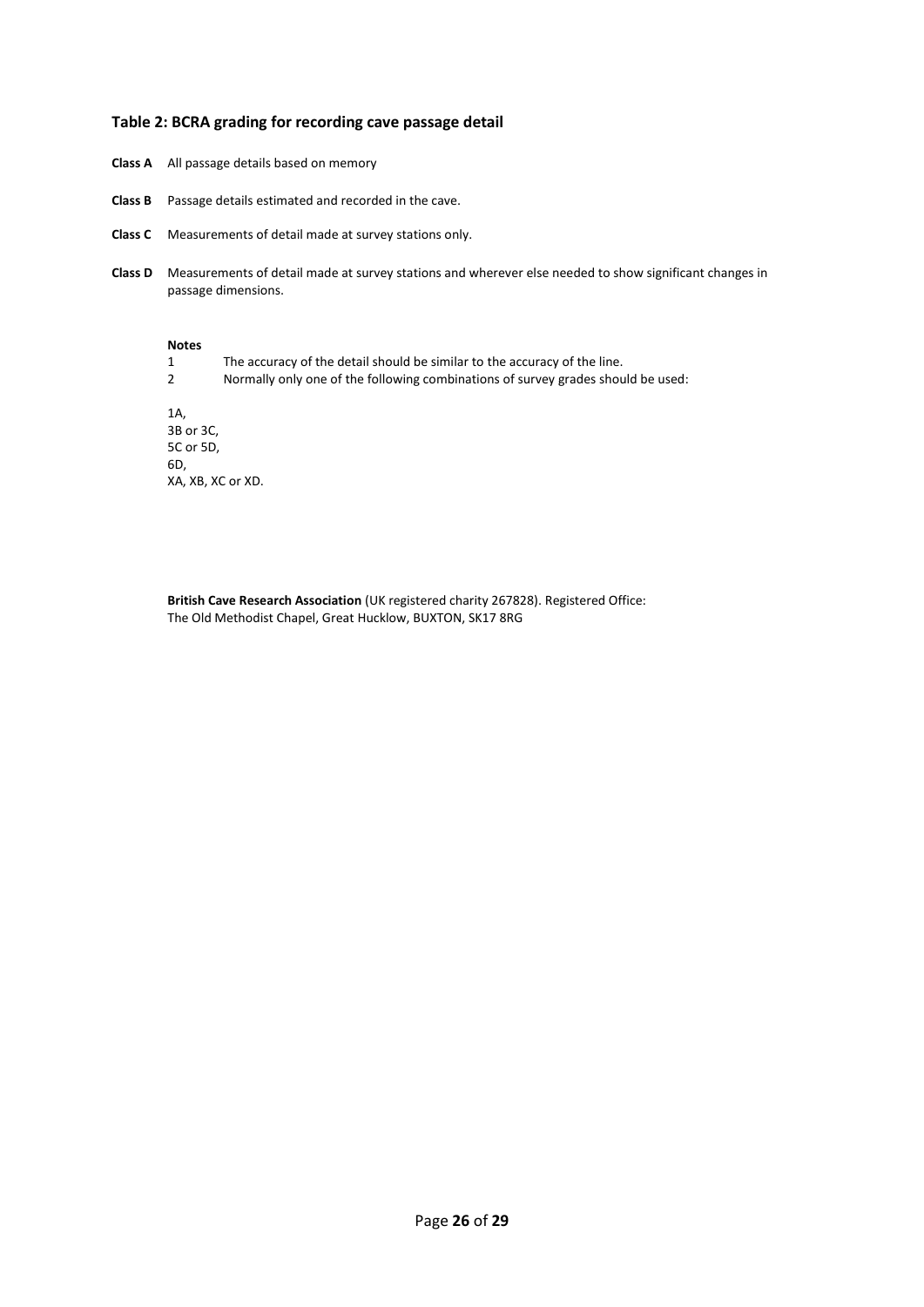# Appendix 4



# **Example Surveys and Photographs**

Survey of Underground Ragstone Quarry at Hosey Common, Westerham

Survey of Chalk Mine at Dartford

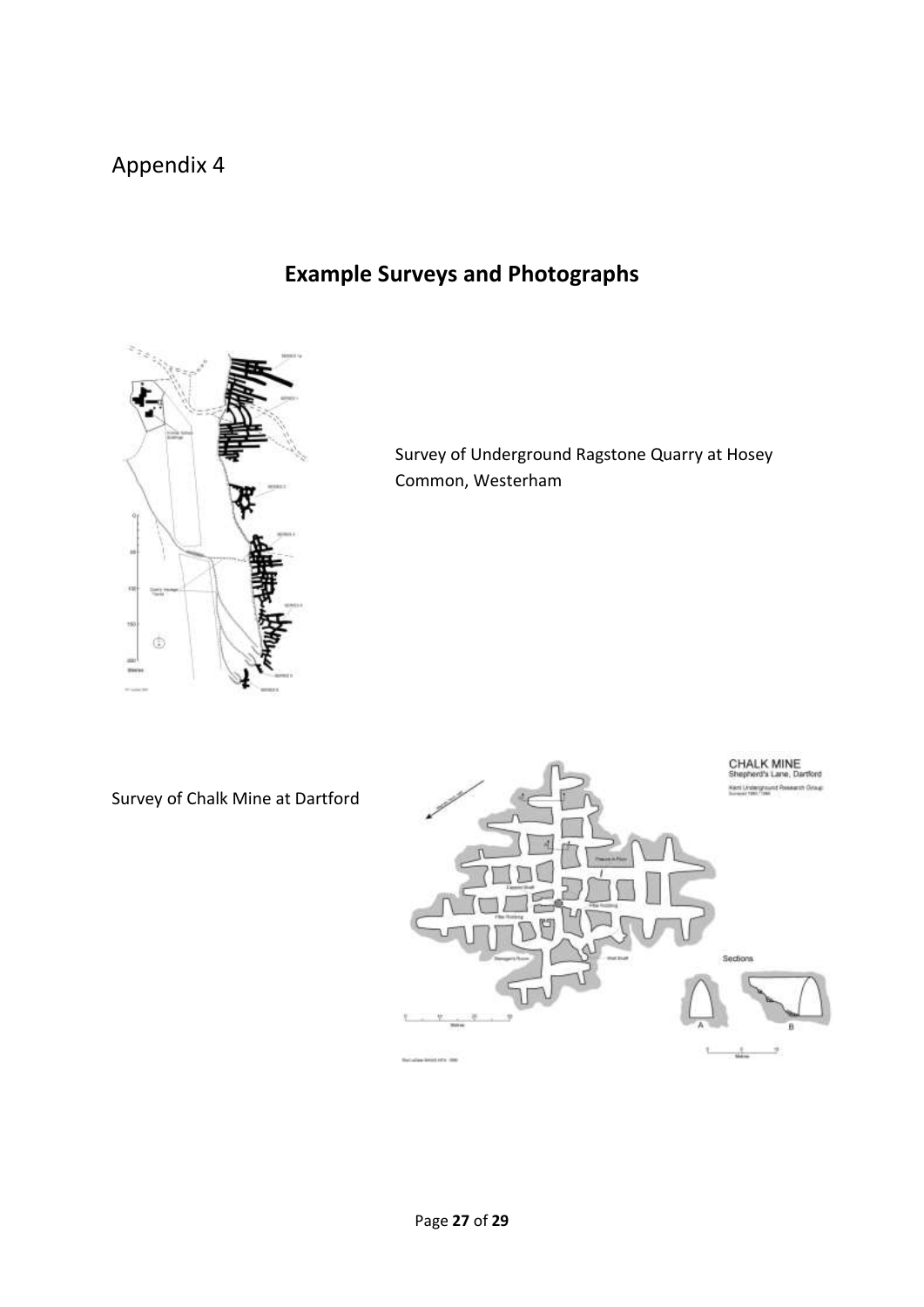

Survey of Underground Ragstone Quarry at Mote Park, Maidstone.



Surveying Tudor Drain at Roydon Hall, East Peckham